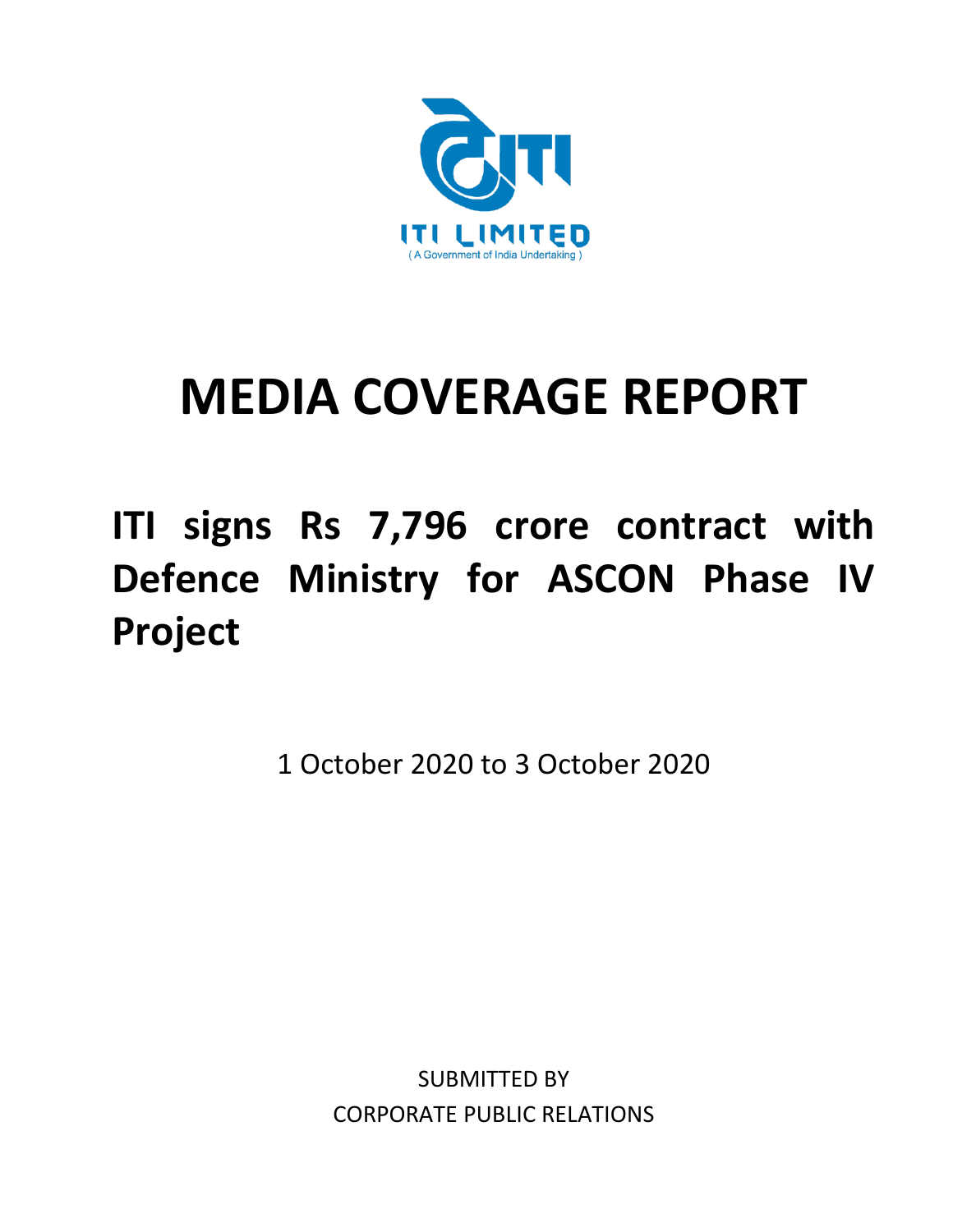

Publication: The Times of India

Date: 02-10-2020

## **Govt approves** ₹7.8k-cr for Army's tele network

New Delhi: The cabinet committee on security has approved the long-pending Rs 7,796 crore project to further upgrade the Army's digital telecommunication network across the country.

The phase-IV of the Army **Static Switched Communica**tion Network (ASCON) will be implemented by public sector unit ITI over the next three years under a contract inked on Thursday. "The project will augment the Army's communication network in sensitive forward areas. It will provide a major boost to the operational preparedness of the force, especially keeping in view the current operational situation at the line of actual control with China," said a defence ministry official.

The project will extend high bandwidth communication, with better survivability and responsiveness, to remote operational areas along the borders with China and Pakistan. TNN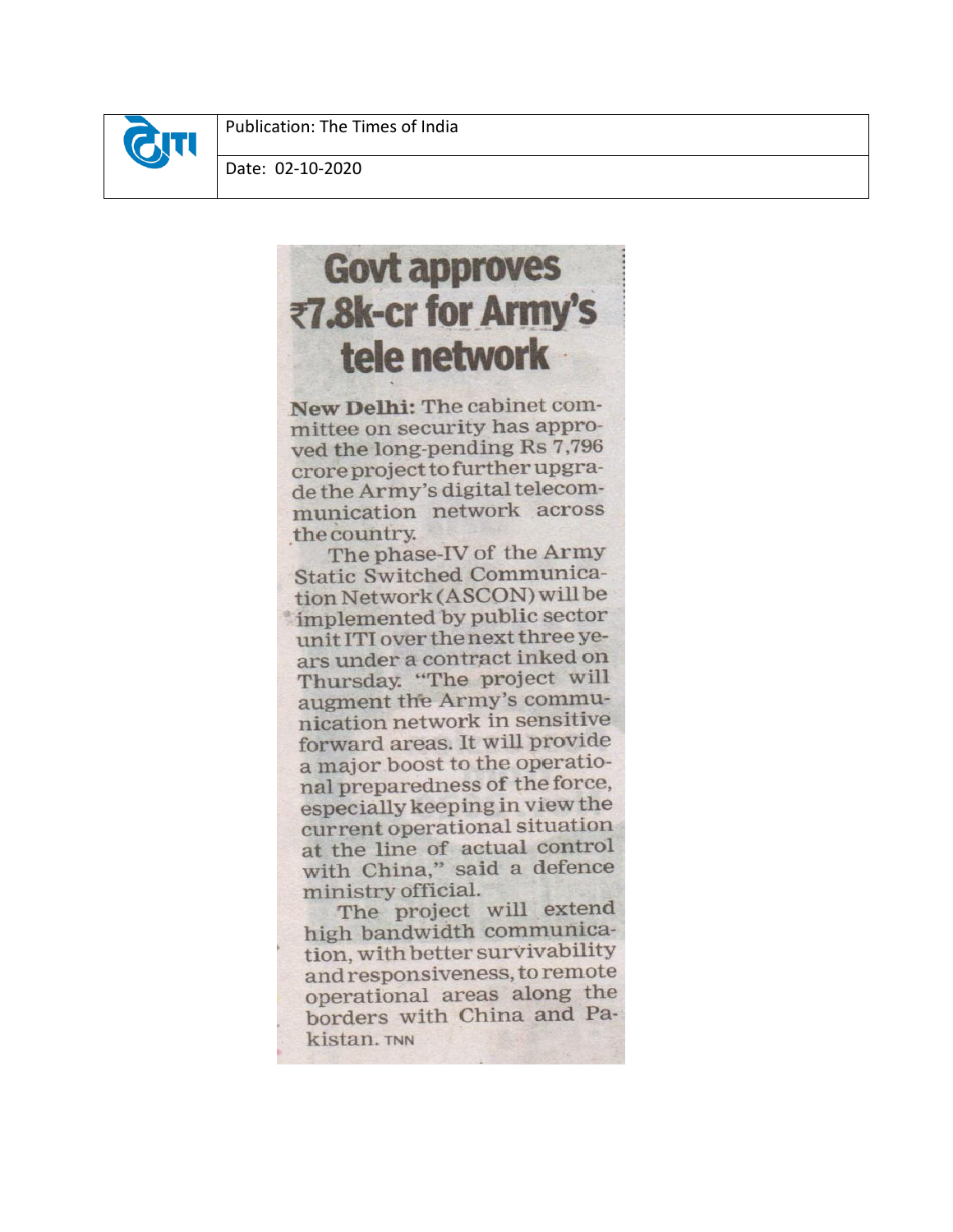

Publication: The Economic Times

Date: 02-10-2020

## ITI Signs ₹7,796 cr Contract with Defence Ministry

State-owned ITI on Thursday said it has signed a ₹7,796 crore deal with the defence ministry for deployment of a strategic and secured communication network for the Army across the country. The telecom and defence equipment manufacturer was declared the lowest bidder for the Army Static **Switched Communication Network (ASCON)** Phase IV tender in 2017. "To strengthen the communication network for Indian Army, ITI Limited...today signed ₹7,796 crore Phase IV Project of ASCON for deploying strategic network for secured communication across the country and subsequent maintenance for next 10 years," ITI said in a statement.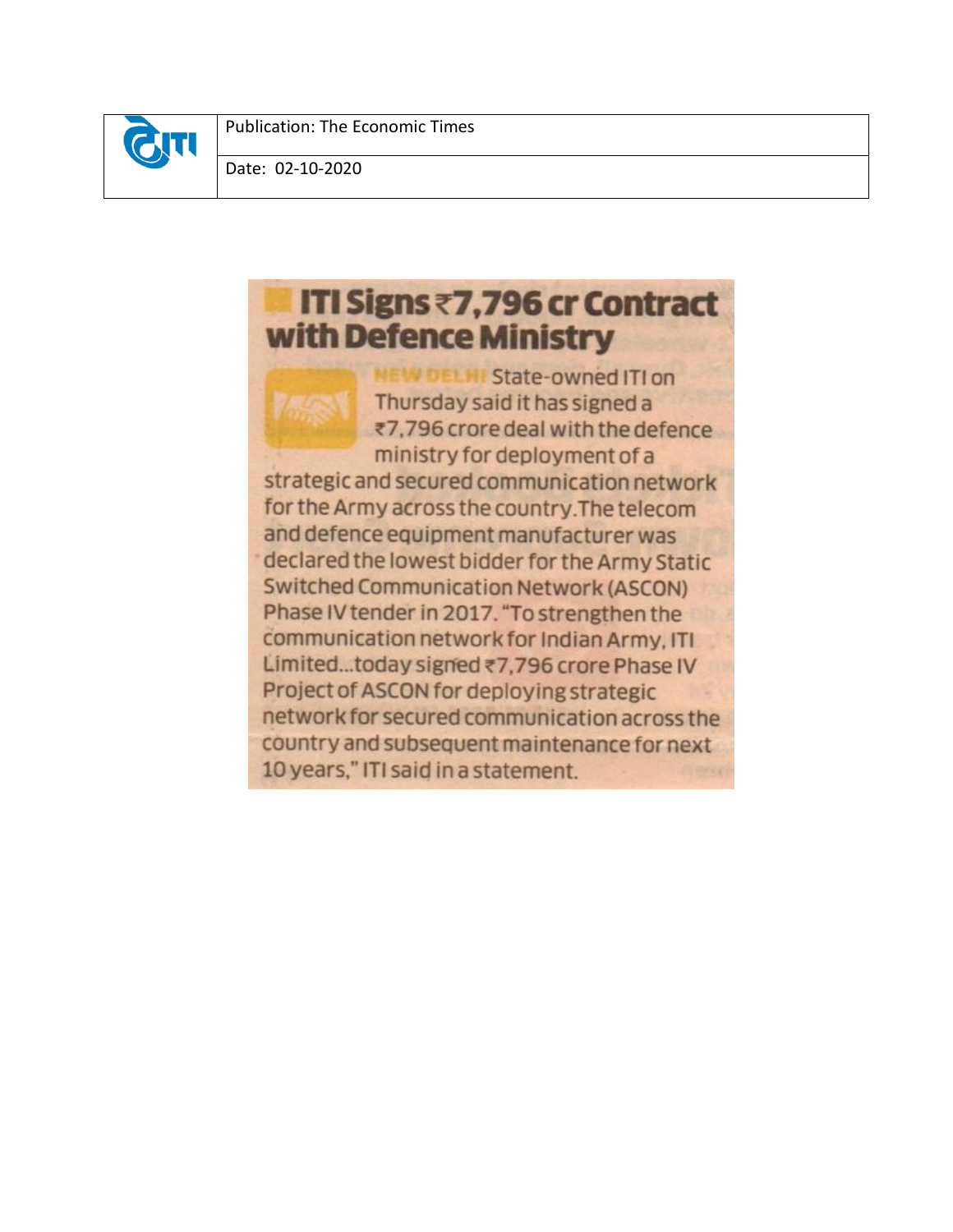

Publication: Business Standard

Date: 02-10-2020

# ITI signs ₹7,796-cr deal with DefMin to build network

State-owned ITI on Thursday said it has signed a ₹7,796 crore deal with the defence ministry for deployment of a strategic and secured communication network for the Army across the country. The telecom and defence equipment manufacturer was declared the lowest bidder for the Army Static Switched **Communication Network** Phase IV tender in 2017. PTI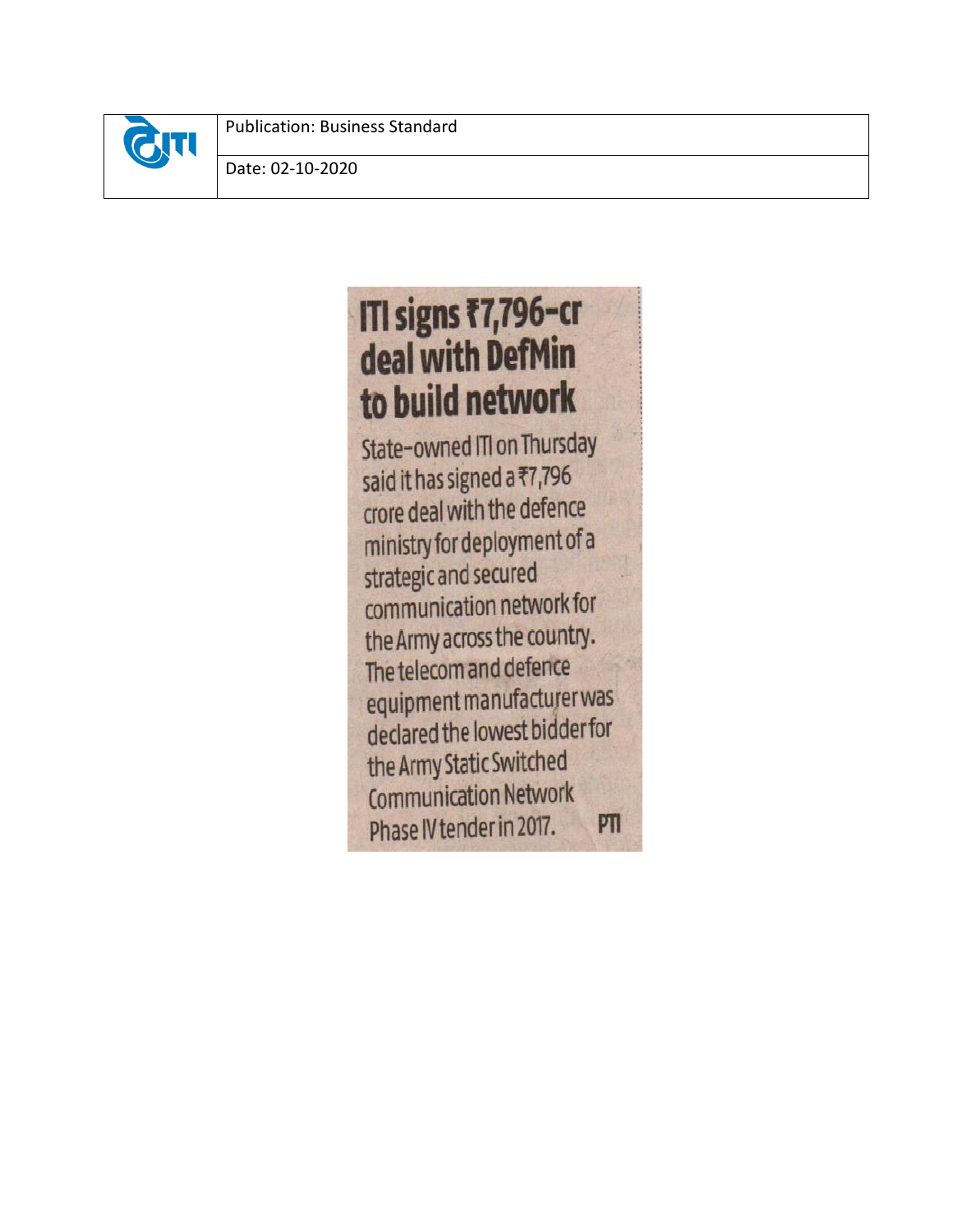

Date: 02-10-2020

## **ITI bags Rs 7,796 cr order from Army**

**BENGALURU, DHNS: Bengalu**ru-based public sector telecom and defence equipment manufacturer ITI Limited, on Thursday signed Rs 7,796 crore Phase-IV project of Army Static Switched Communication Network (AS-CON) for deploying network for secured communication across the country.

ASCON is the Army's telecom network spread across different terrains in the northern, north-eastern and western regions. The project is an IP MPLS based communication network with Microwave Radio, Satellite and Optical Fiber Network as media. The project includes installation, commissioning and maintenance of telecom equipment like IP/ MPLS Routers, NMS, Mobile Nodes, test equipment and civil works for providing the complete infrastructure at various sites and roll out of optical fiber network of about 11,000 kms, the company said in a statement.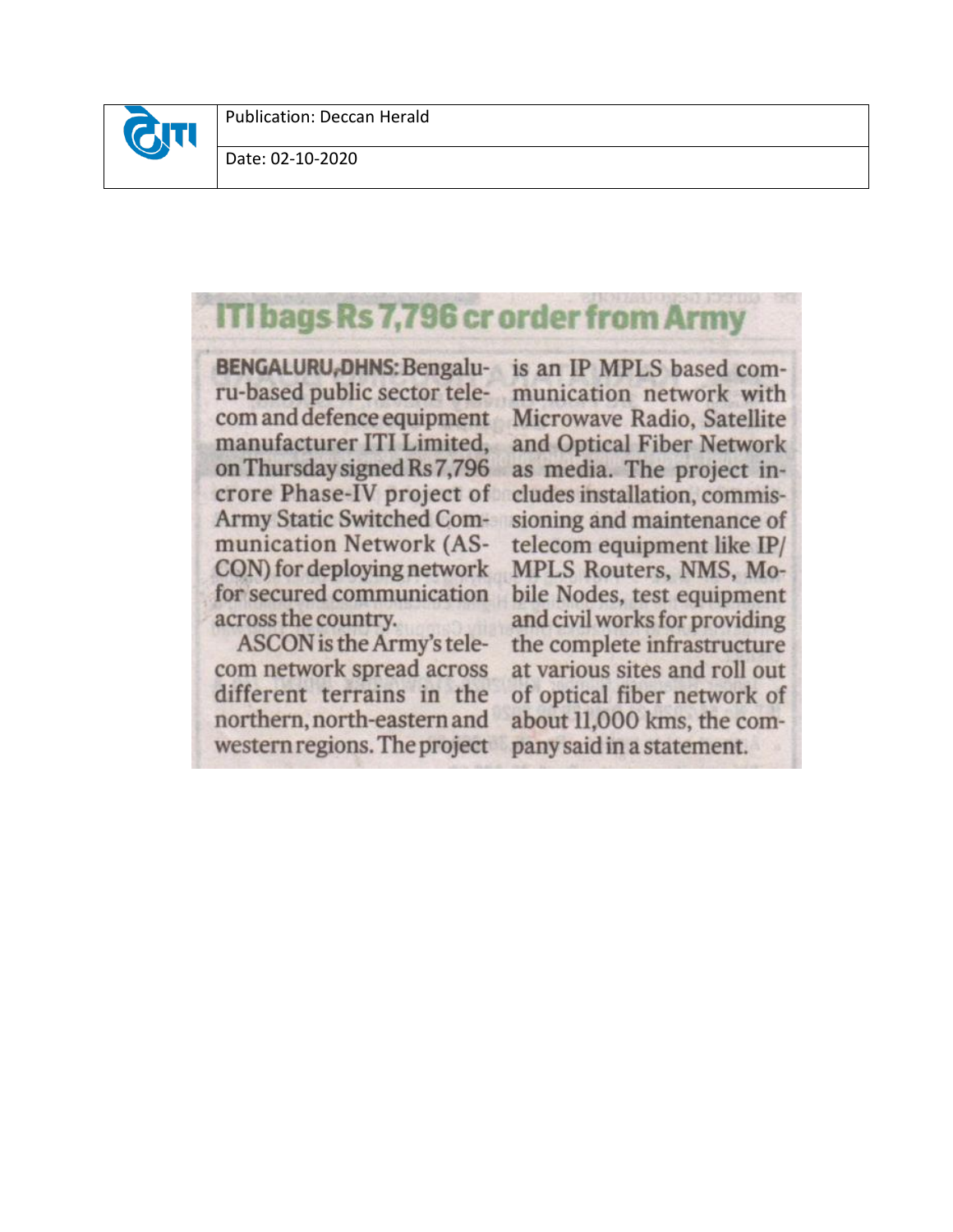

## **₹7,796-cr. secure communication network project for Army cleared**

It enhances coverage closer to the international border, Line of Control (LoC) and Line of Actual Control (LAC)

The Cabinet Committee on Security (CCS) has approved the long-pending proposal for the establishment of a secure communication network for the Army, Army Static Switched Communication Network (ASCON) phase IV network, to be implemented by the Public Sector Undertaking ITI Limited at an estimated ₹7,796.39 crore, the Defence Ministry said.

The contract was signed on Thursday with an implementation schedule of 36 months. "The project is a strategic and theatre area communication network which will upgrade the existing asynchronous transfer mode technology to Internet Protocol (IP), Multi Protocol Label Switching (MPLS) Technology," the Ministry said. Optical Fibre Cable (OFC), microwave radio and satellite will be used as communication media, it said.

The project will provide better survivability, responsiveness and high bandwidth in any operational scenario and enhance the communication coverage of network closer to the international border, Line of Control (LoC) and Line of Actual Control (LAC). The Ministry said it will provide a major boost to the "operational preparedness of the Army especially in view of the situation at the LAC".

The project has approximately 80% indigenous content and involves execution of civil works, laying of OFC and tower construction among others.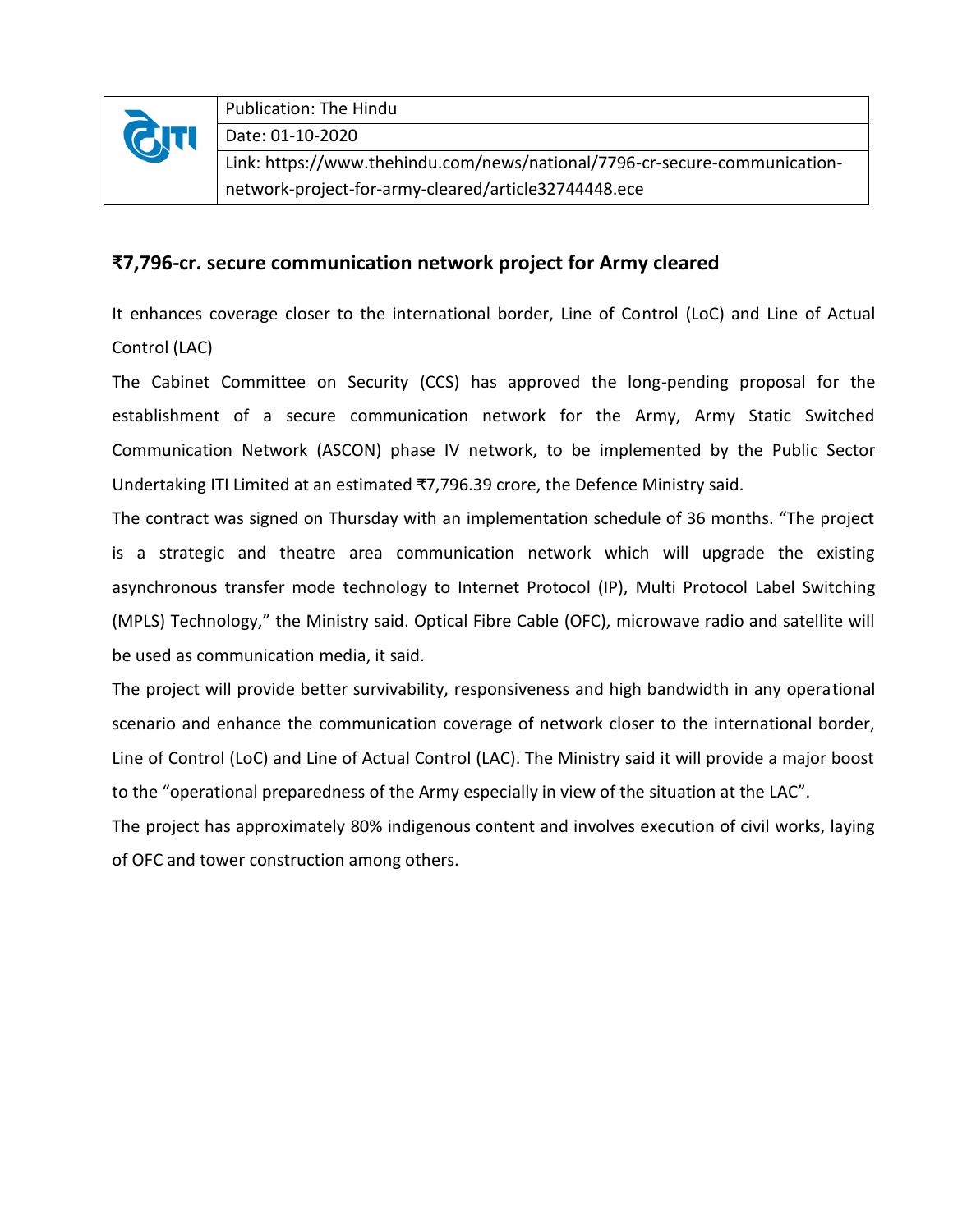| <b>GTT</b> | <b>Publication: The Economic Times</b>                                      |
|------------|-----------------------------------------------------------------------------|
|            | Date: 01-10-2020                                                            |
|            | Link: https://economictimes.indiatimes.com/news/defence/ccs-clears-rs-7796- |
|            | crore-communication-network-for-indian-army-to-be-done-by-                  |
|            | iti/articleshow/78428003.cms                                                |

CCS clears Rs 7796 crore communication network for Indian Army, to be done by ITI

The Cabinet Committee on Security (CCS) has cleared a project to establish a secure communication network for the Indian Army that will include modern optical fibre cable links to forward areas, with Public Sector Undertaking ITI set to implement the Rs 7796 crore plan.

The defence ministry has said that the new Army Static Switched Communication Network (ASCON) will provide a "big boost to the operational capability of the defence forces", given the current operational situation on the border with China and provides an opportunity to the PSU to give an "impetus to the Indian economy".

The project will lead to a complete upgrade of military communication systems that will shift to Internet Protocol (IP) / Multi Protocol Label Switching (MPLS) Technology. "Optical Fibre Cable (OFC), Microwave Radio and Satellite will be used as communication media," the defence ministry said. Official said that the project will provide better survivability, responsiveness and high bandwidth in any operational scenario and enhance the communication coverage of network close to international boundaries, like the Line of Actual Control (LAC), where tensions have been simmering with China since May. "The project would augment the communication network of Indian Army in the sensitive forward operational areas which in turn will provide a major boost to the operational preparedness of the Indian Army especially keeping in view the current operational situation at LAC," the ministry has said.

The network will extend the high bandwidth communication to the remote operational areas in Central and Eastern Sectors and enhance communication reach to the forward locations in the Western border too.

The project will have indigenous content of about 80 percent, with official saying that it would come as a boost for the industry as well. "The project involves execution of civil works, laying of OFC, tower construction, etc. and with utilization of local resources, hiring of manpower, it would generate employment opportunities especially to the people in remote border areas, support and boost rural economy, assist in upliftment of the local of the local economies, provide skill development during the prolonged period of execution and maintenance of the network," the ministry has said.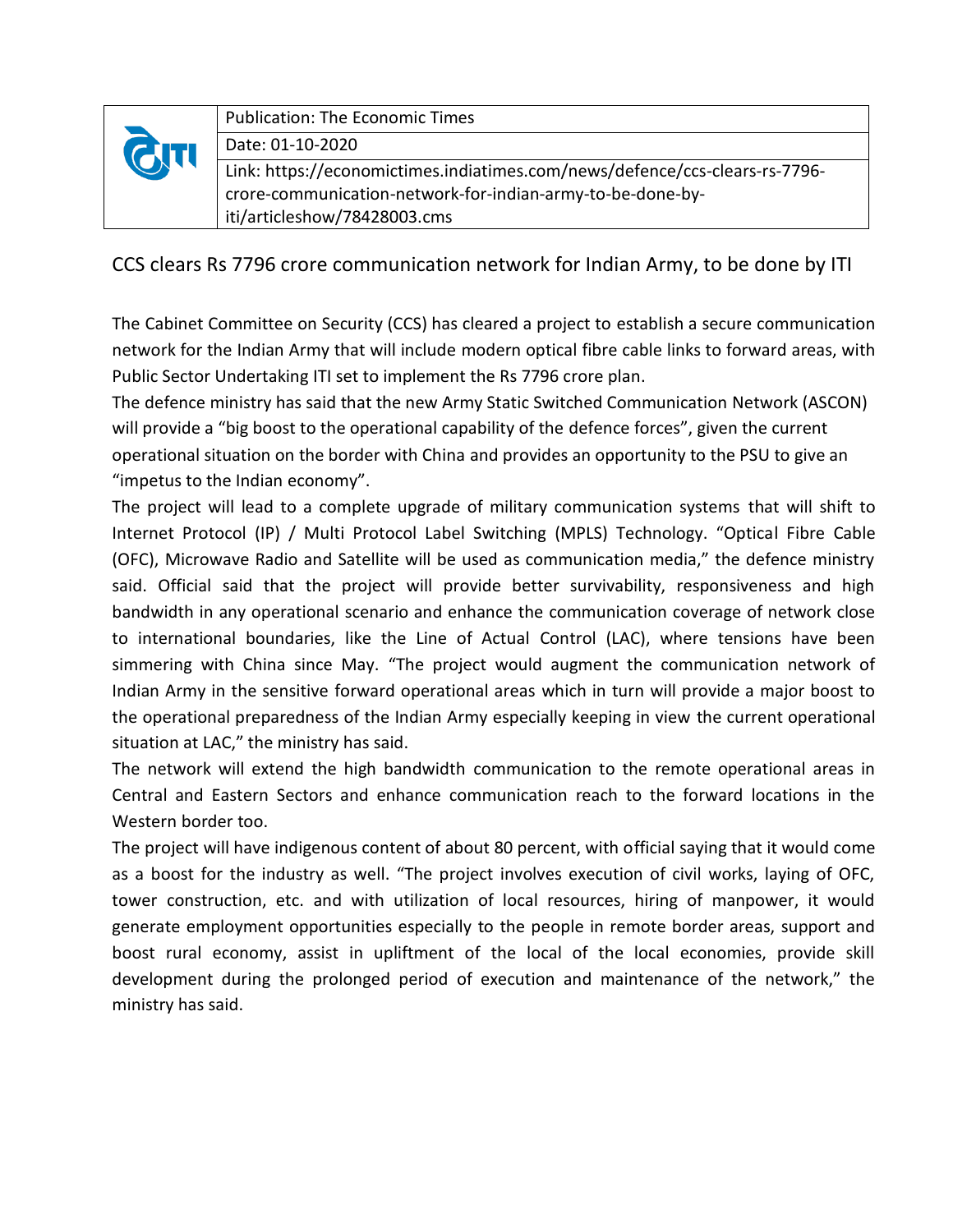

## **ITI signs contract for Army's ₹7,796-crore ASCON Phase IV project**

ASCON Project covers IP MPLS-based communication network ITI Ltd, a PSU telecom and defence equipment manufacturer, has signed a  $\overline{37,796}$ -crore contract for Phase IV of the Army Static Switched Communication Network (ASCON) project.

The contract was signed by Rakesh Mohan Agarwal, CMD, ITI, and Joint Secretary and Acquisition Manager - Land Systems, Ministry of Defence, in New Delhi on Thursday. ASCON is the army's telecom network spread across different terrains in the northern, north-eastern and western regions. The project covers an IP MPLS-based communication network with microwave radio, satellite and optical fibre network as media. It will handle communication across the country and subsequent maintenance for the next 10 years.

The project also includes the installation, commissioning and maintenance of telecom equipment like IP/MPLS Routers, NMS, mobile nodes, test equipment and civil works for providing the complete infrastructure at various sites and rollout optical fibre network of about 11,000 km.

Agarwal said: "Having successfully implemented and maintained the first-three phases of ASCON project for the last three decades, we have an edge in implementing this prestigious project. Having ASCON IV project at this juncture certainly gives a big boost to the Indian Army and ITI is very much excited to roll out this network."

The scope of the project also includes a warranty period of two years and maintenance support of the network for another eight years after the warranty.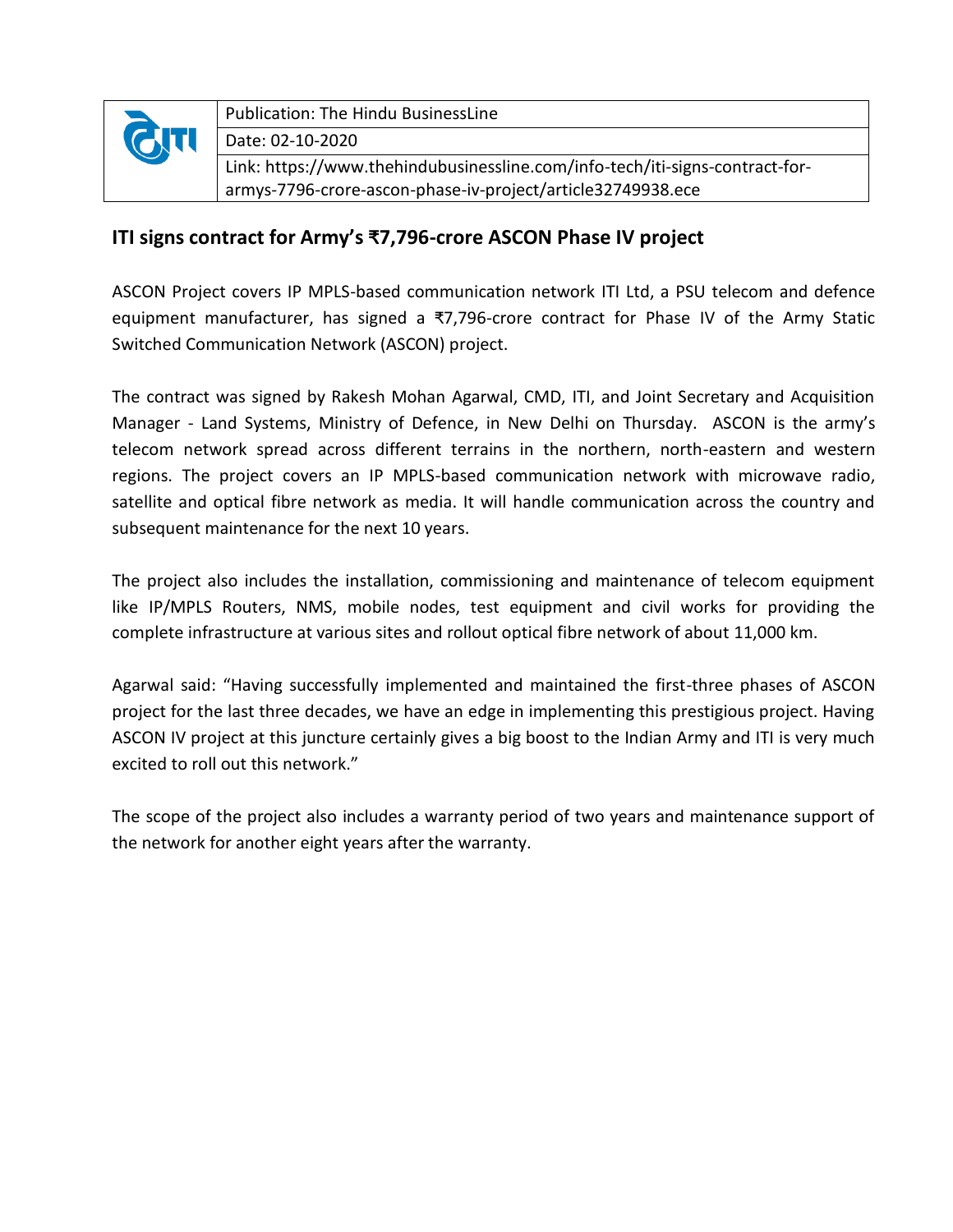

## **Big boost for Indian Army's communication Network! To get upgraded ASCON**

To provide a big boost to the operational capability of defence forces, the Cabinet Committee on Security (CCS) has given its approval for Army Static Switched Communication Network (ASCON) Phase IV of the Indian Army. The India Army's Corps of Signals maintain the Army Static Switched Communication Network (ASCON).

This was a long pending demand of the Indian Army and the project has been given to M/s ITI, a PSU. To be implemented within 36 months from the date of signing the contract, the project is estimated to cost around Rs 7796.39 crore.

#### How will this help the Indian Army?

This is going to be an upgrade on the existing Asynchronous Transfer Mode Technology to Internet Protocol (IP) / Multi Protocol Label Switching (MPLS) Technology. Also, Optical Fibre Cable (OFC), Microwave Radio and Satellite will be used for communication. In any operational scenario with almost 80 per cent indigenous content this system is expected to provide better survivability, responsiveness and high bandwidth. It will enhance the communication coverage of network closer to IB/LC/LAC.

Through this network, the high bandwidth communication will extend to the remote operational areas in Central and Eastern Sectors. And will also reach to the forward locations in the Western border. This whole project is expected to augment the communication network of Indian Army in the sensitive forward operational areas.

Keeping in view the ongoing tensions in eastern Ladakh, this communication project upgrade will give a boost to the operational preparedness of the Indian Army. Also, the Indian industry gets a big boost as this project involves the execution of civil works, laying of OFC, tower construction, etc. And more employment opportunities will be generated in remote border areas. Expert View

According to Debajit Sarkar, expert on competitive intelligence and market research in the defence and aerospace and industry, "Army Static Switched Communication Network (ASCON) is the army's telecom network spread across different terrains in the western, northern, north-eastern regions."

According to him, "The project is an Internet Protocol- Multi Protocol Label Switching (IP-MPLS) based communication network with that combines satellite, microwave radio and optical fiber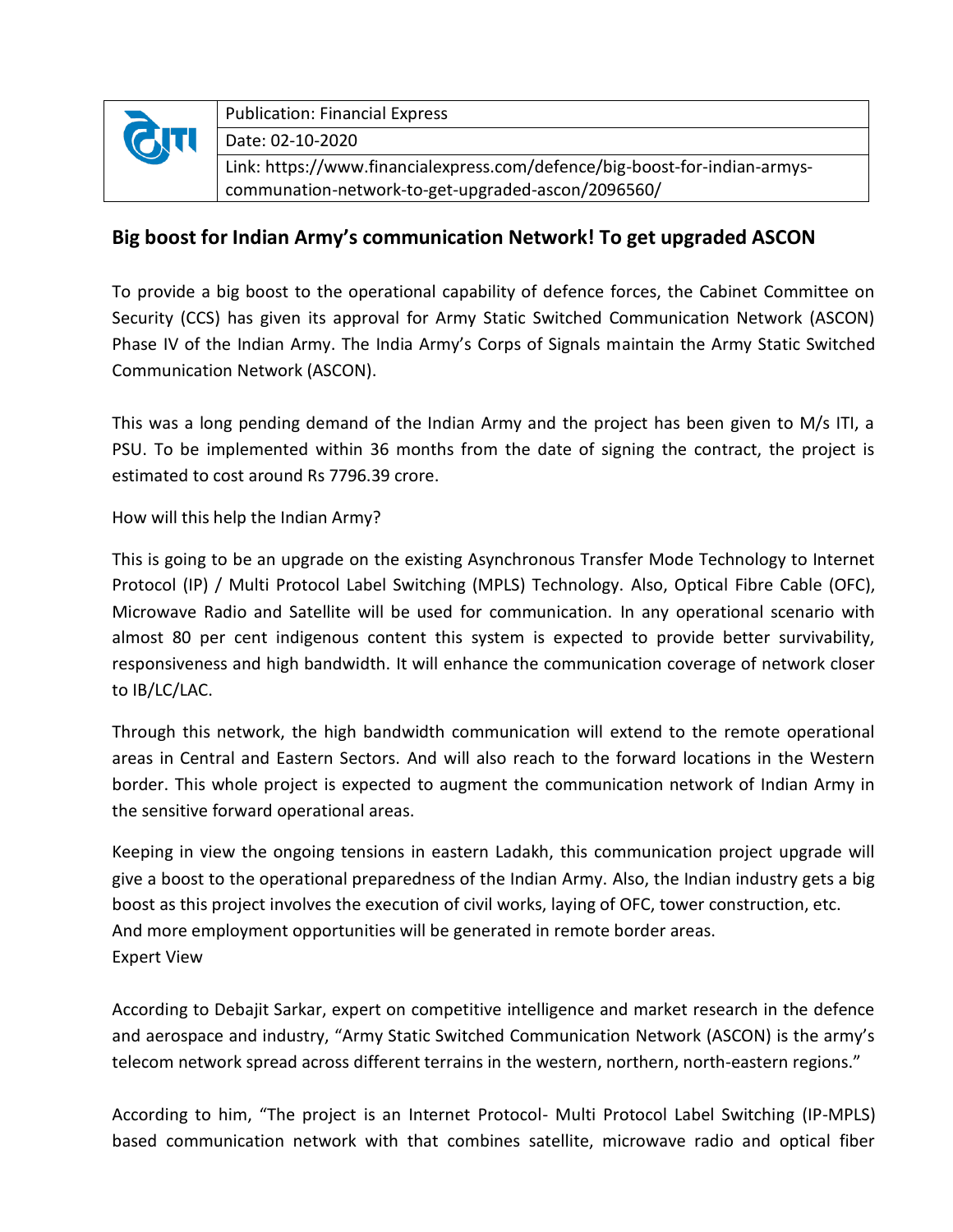network. It is a fully automated, digital, protected, dependable and survivable static communication system based on satellite, microwave radio, optical fiber cable and mill metric wave communication apparatus. ASCON also provides services such as FAX, TELEX, Data Transfer and Video to defence users on this network."

"Under Phase IV of this project ITI will install and maintain telecom equipment's like IP/MPLS routers, mobile nodes, various telecom equipment and network managed services in order to provide the complete infrastructure at various sites and thereafter rollout of an optical fibre network over thousands of kilometers," Debajit Sarkar explains.

#### Why is it critical?

"ASCON Phase IV will provide better survivability, responsiveness and high bandwidth in any operational scenario and enhance the communication coverage of the network closer to the LAC, LOC and International Border. So now at a place line Ladakh for instance, the Army's communication channel will become more robust and adversaries will find it difficult to jam," he adds.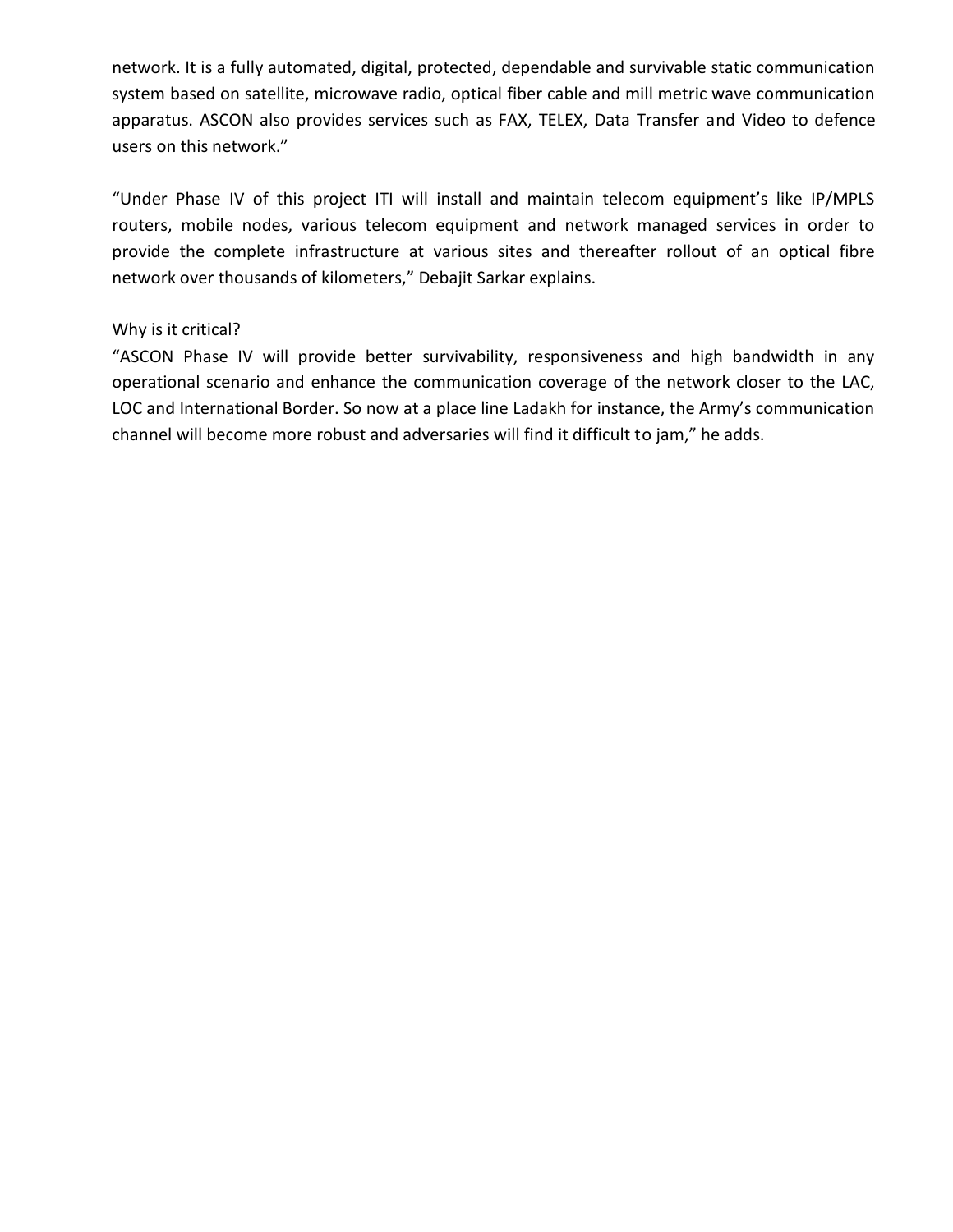

Publication: Rediff News

Date: 01-10-2020

Link: https://www.rediff.com/news/report/rs-7796-crore-border-network-systemcleared-by-govt/20201002.htm

## **Govt okays project to boost army communications in border areas**

The Cabinet Committee on Security has cleared an ambitious project under which a highly secure communication network will be set up for the Indian Army in strategically key forward locations, including along the Line of Actual Control, at a cost of Rs 7,796 crore, officials said on Thursday.

The project will be rolled out by government-owned company ITI within three years, they said, adding that the contract for its implementation was signed with the telecom entity on Thursday.

The officials said the project will provide better "survivability, responsiveness and high bandwidth" in any operational scenario and enhance the communication coverage of the network in areas closer to forward areas, including along the LAC.

The project will also help provide secure network coverage in areas along the Line of Control and the international border with Pakistan, they said.

"In order to meet the long pending demand of the Indian Army, the Cabinet Committee on Security has approved the proposal for establishment of Army Static Switched Communication Network (ASCON) Phase IV Network," the defence ministry said.

It said the project would augment the communication network of the Indian Army in the sensitive forward operational areas which in turn will provide a major boost to the operational preparedness especially keeping in view the current situation at the LAC.

India and China are locked in a five-month-long bitter border standoff in eastern Ladakh that has significantly strained their ties. Both sides have held a series of diplomatic and military talks to resolve the row. However, no breakthrough has been achieved to end the standoff.

"The project is also a big opportunity for the public sector to showcase its capability and provide an impetus to the Indian economy and will be a step in the direction of achieving the goal of 'Atmanirbhar Bharat' (self-reliant India)," the ministry said.

With approximately 80 per cent indigenous content, the project will provide a boost to the Indian industry, it said.

The ministry said the project will lead to upgradation of the existing 'Asynchronous Transfer Mode Technology' to Internet Protocol (IP)/ Multi Protocol Label Switching (MPLS) technology.

"Optical Fibre Cable, Microwave Radio and Satellite will be used as communication media," it said.

The ministry said the project would generate employment opportunities especially to the people in remote border areas and boost rural economy.

"The project involves execution of civil works, laying of OFC, tower construction, etc. And with utilisation of local resources, hiring of manpower, it would generate employment opportunities especially to the people in remote border areas, support and boost rural economy, assist in upliftment of the local economies, provide skill development during the prolonged period of execution and maintenance of the network," the ministry said.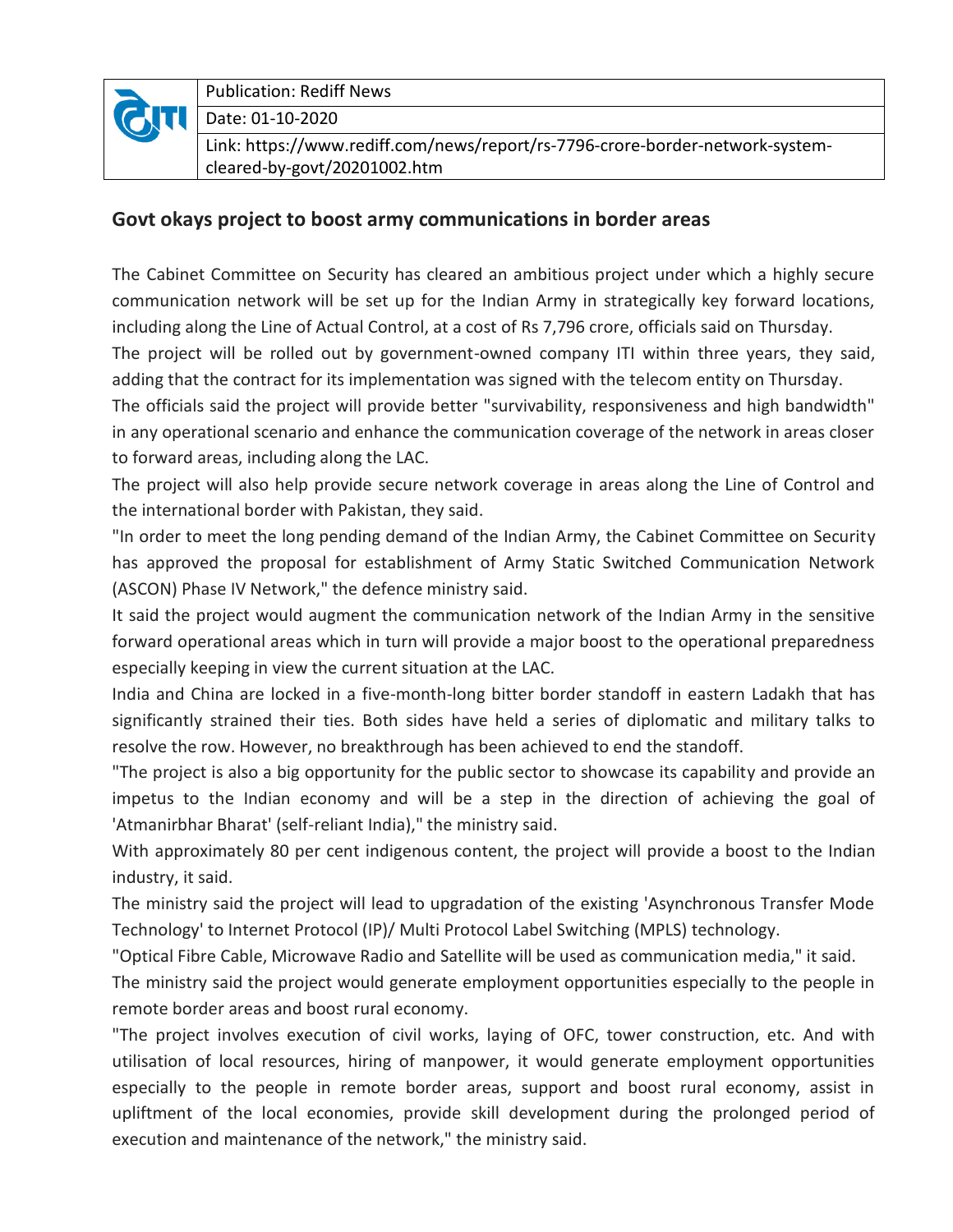

Publication: OMMCOM NEWS

Date: 01-10-2020

Link: https://ommcomnews.com/india-news/india-army-to-get-newcommunication-network-for-rs-7796-cr

## **India Army To Get New Communication Network For Rs 7,796 Cr**

For better survivability and responsiveness in operational situations, the Cabinet Committee on Security on Thursday approved a proposal for a secure and better communication network at an estimated cost of Rs 7,796.39 crore.

The Defence Ministry said that the new Army Static Switched Communication Network (ASCON) was a long pending demand of the Indian Army.

"It is being implemented by the ITI, a public sector undertaking, at an estimated cost of Rs 7,796.39 crore," said the ministry, adding that the implementation schedule is of 36 months from the date of signing of the contract.

Further, with approximately 80 per cent indigenous content, the project will provide a boost to the Indian industry.

The project will upgrade the existing Asynchronous Transfer Mode Technology to Internet Protocol (IP) and Multi Protocol Label Switching (MPLS) Technology.

"Optical Fibre Cable (OFC), Microwave Radio and Satellite will be used as communication media," the ministry said.

The project will provide better survivability, responsiveness and high bandwidth in any operational scenario and enhance the communication coverage of the network closer to International Border, Line of Control and Line of Actual Control.

The network will extend the high bandwidth communication to the remote operational areas in Central and Eastern sectors and enhance communication reach to the forward locations in the Western borders too.

Thus, the project would augment the communication network of the Indian Army in the sensitive forward operational areas, which in turn will provide a major boost to the operational preparedness of the Indian Army, especially keeping in view the current operational situation along the LAC.

The project involves execution of civil works, laying of OFC, tower construction, and with utilisation of local resources and hiring of manpower, it would generate employment opportunities, especially for the people in the remote border areas, support and boost rural economy, assist in upliftment of the local economies, and provide skill development during the prolonged period of execution and maintenance of the network.

The project is also a big opportunity for the public sector to showcase its capability and provide an impetus to the Indian economy and will be a step in the direction of achieving the goal of 'Aatmanirbhar Bharat'.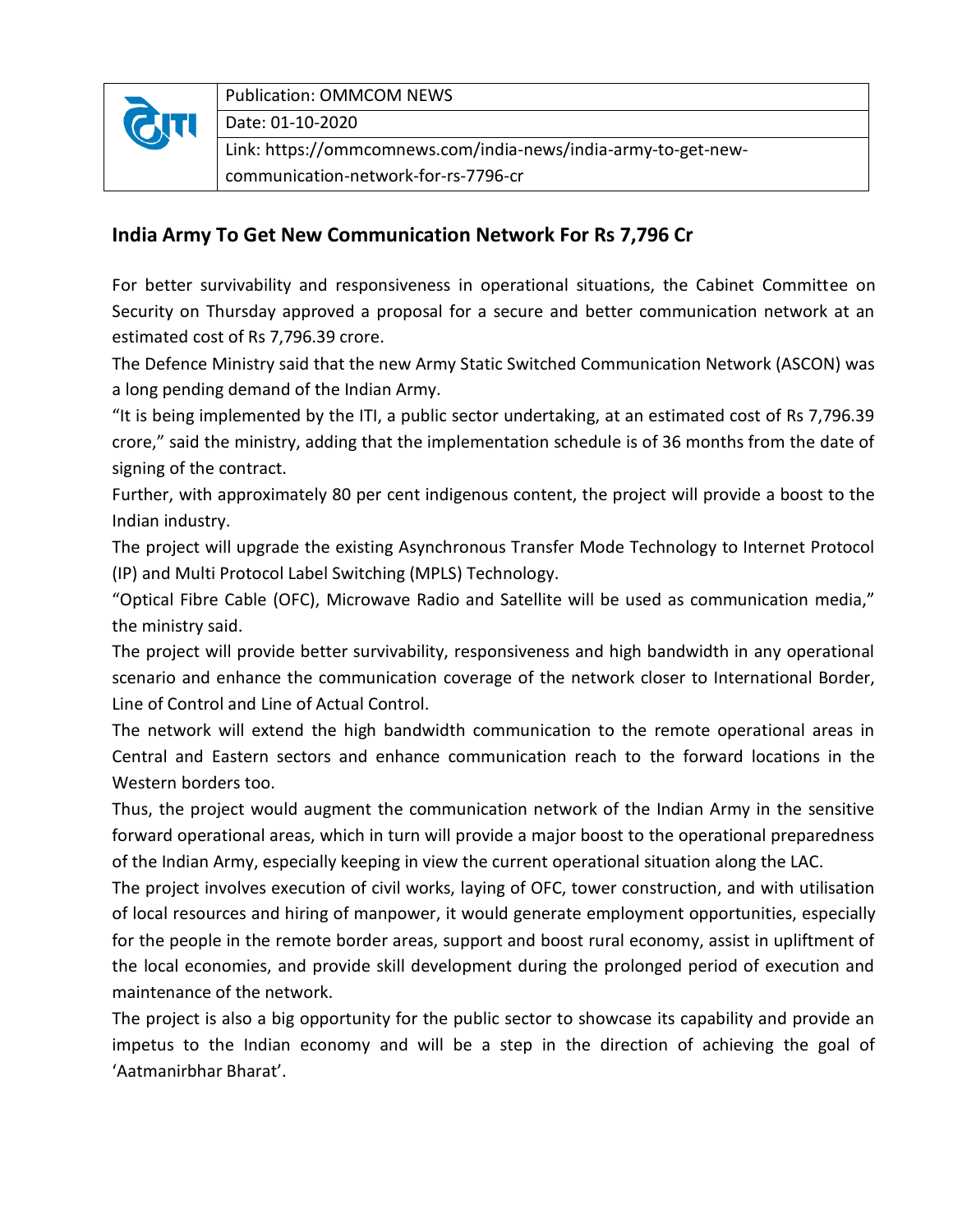

#### **ITI signs Rs 7,796 cr contract with Defence to build Army's communication network**

State-owned ITI on Thursday said it has signed a Rs 7,796 crore deal with the defence ministry for deployment of a strategic and secured communication network for the Army across the country.

The telecom and defence equipment manufacturer was declared the lowest bidder for the Army Static Switched Communication Network (ASCON) Phase IV tender in 2017.

"To strengthen the communication network for Indian Army, ITI Limited...today signed Rs 7,796 crore Phase IV Project of ASCON for deploying strategic network for secured communication across the country and subsequent maintenance for next 10 years," ITI said in a statement.

ASCON is the army's telecom network spread across different terrains in the northern, northeastern and western regions. The project is an Internet Protocol- Multi Protocol Label Switching (IP-MPLS) based communication network with microwave radio, satellite and optical fiber network as media.

"Having successfully implemented and maintained the first three phases of the ASCON project for the last 3 decades, we have an edge in implementing this prestigious project. Having ASCON IV project at this juncture certainly gives a big boost to the Indian Army and ITI is very much excited to roll out this network," ITI Chairman and MD RM Agarwal said.

The project includes installation, commissioning and maintenance of telecom equipment like IP/MPLS routers, network managed services, mobile nodes, test equipment and civil works for providing the complete infrastructure at various sites and rollout of optical fiber network of about 11,000 kilometer.

"The scope of the project also includes a warranty period of two years and maintenance support of the network for another eight years after the warranty," the statement said.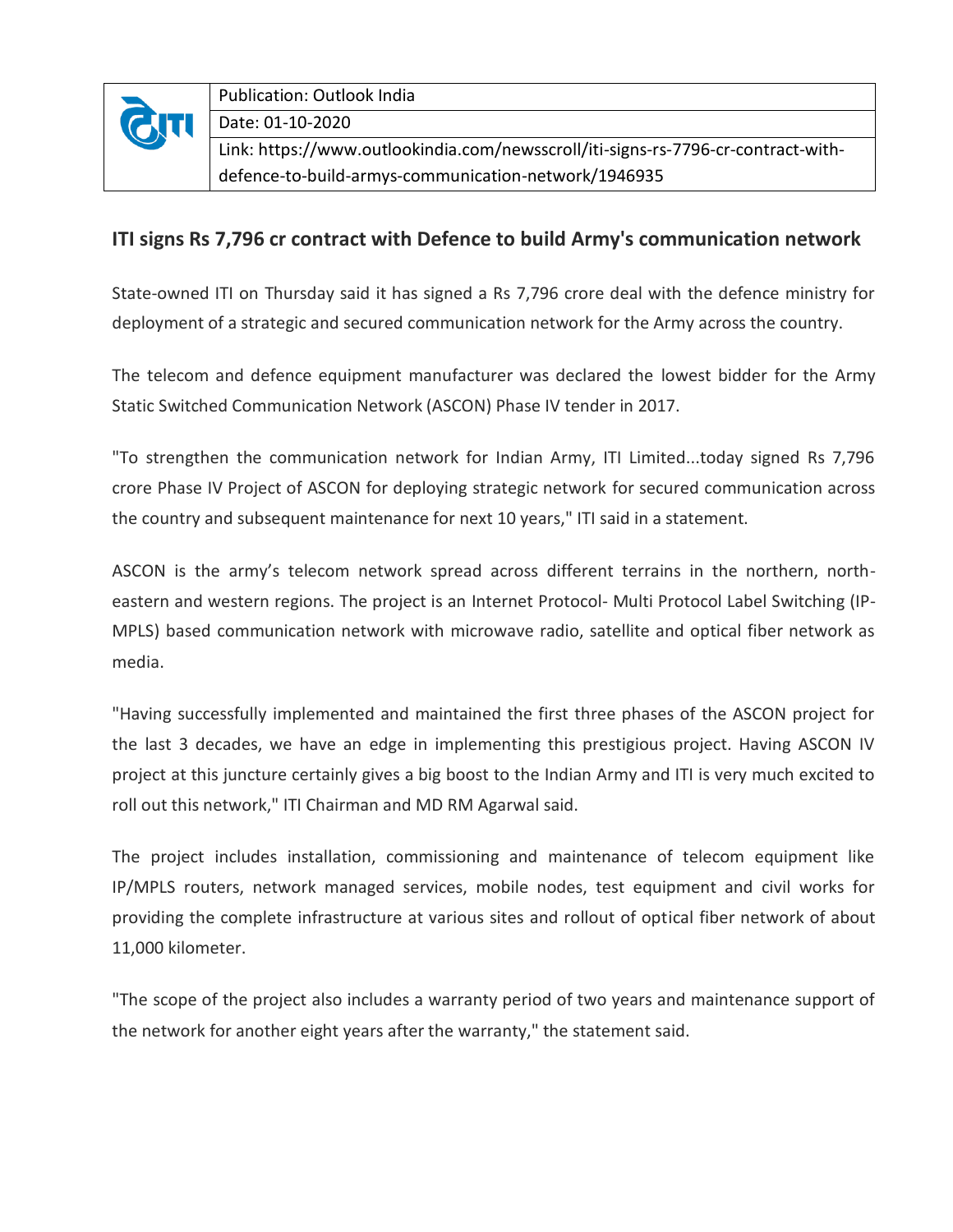

Publication: Republic World

Date: 03-10-2020

Link: https://www.republicworld.com/india-news/law-and-order/india-army-to-get-newcommunication-network-ascon-for-rs-7796-cr.html

## **India Army To Get New Communication Network ASCON For Rs 7,796 Cr: Defence Ministry**

In a massive boost for the Indian Defence forces, the Cabinet Committee on Security (CCS) on Thursday has given its nod for the Army Static Switched Communication Network (ASCON) Phase IV of the Indian Army. The long-pending demand of the Indian Army and the project has been given to ITI, a PSU, and it will be implemented within 36 months from the date of signing the contract. The estimated cost of the project is around Rs 7796.39 crore, the Defence Ministry said in its official statement.

## Network to be used in forward areas

The network will extend the high bandwidth communication to the remote operational areas in Central and Eastern Sectors and enhance communication reach to the forward locations in the Western border too, the ministry said. "Thus, the project would augment the communication network of Indian Army in the sensitive forward operational areas which in turn will provide a major boost to the operational preparedness of the Indian Army especially keeping in view the current operational situation at LAC," Defence Ministry said.

## About the ASCON project

ASCON project will be an upgrade to the existing Asynchronous Transfer Mode Technology to Internet Protocol (IP) / Multi-Protocol Label Switching (MPLS) technology, the ministry said. Optical Fibre Cable (OFC), Microwave Radio, and Satellite will be used for communication, it added. In any operational scenario, the project will provide better survivability, responsiveness, and high bandwidth and enhance the communication coverage of network closer to IB/LC/LAC, the ministry said.

## Boost to the Indian industry

Furthermore, with approximately 80 percent indigenous content, the project will provide a boost to the Indian Industry as the project involves the execution of civil works, tower construction, laying of OFC, etc. Moreover, with the utilization of local resources, hiring of manpower, it would generate employment opportunities especially to the people in remote border areas, support and boost the rural economy, assist in the upliftment of the local economies, provide skill development during the prolonged period of execution and maintenance of the network, the ministry said.

The communication project is also a big opportunity for the public sector to showcase its capability and provide an impetus to the Indian economy. It will be also a step in the direction of achieving the goal of Atmanirbhar Bharat, according to the ministry.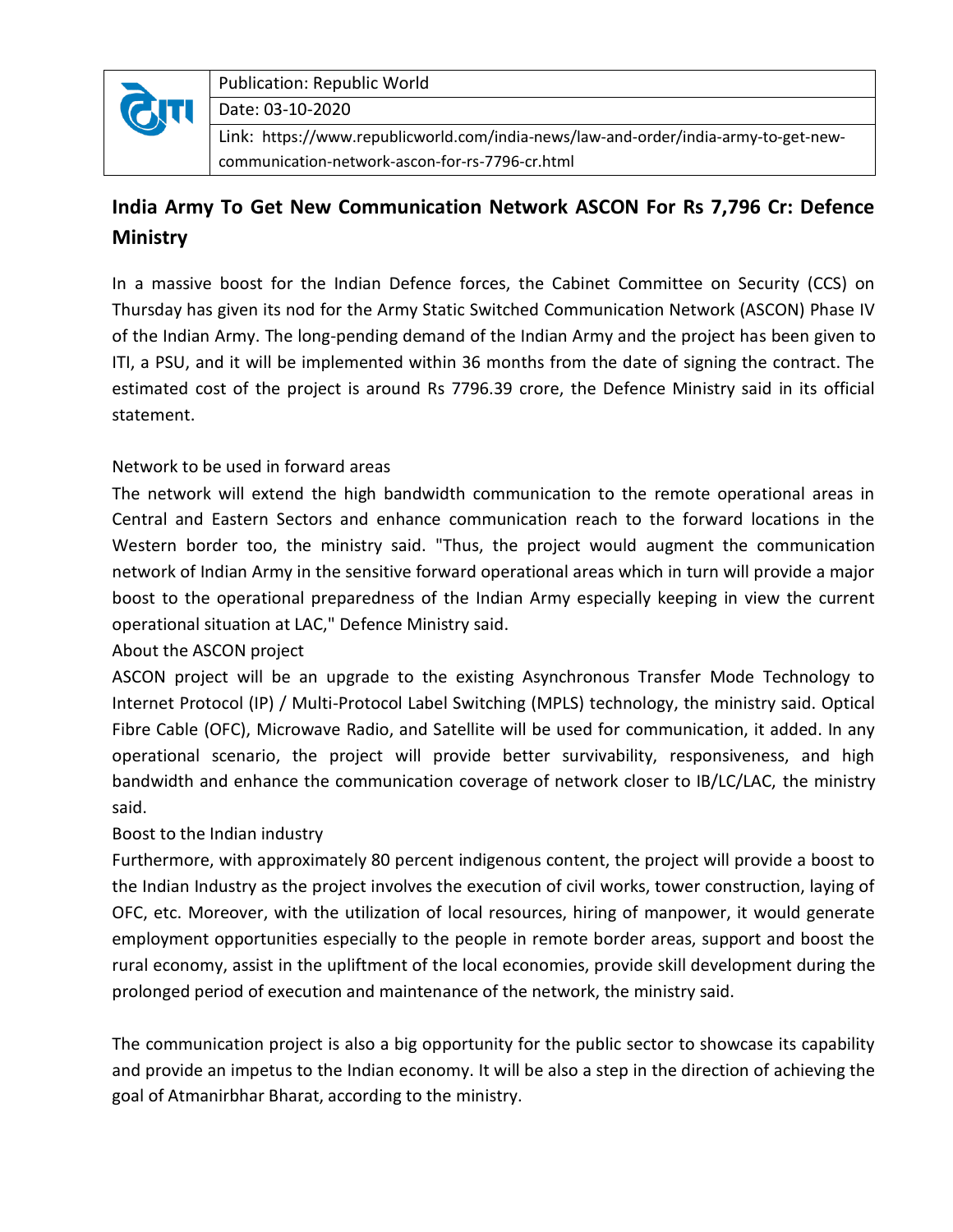

Publication: Deccan Herald

Date: 01-10-2020

Link: https://www.deccanherald.com/national/iti-signs-rs-7796-cr-contract-withdefence-to-build-armys-communication-network-895880.html

#### **ITI signs Rs 7,796 cr contract with Defence to build Army's communication network**

State-owned ITI on Thursday said it has signed a Rs 7,796 crore deal with the defence ministry for deployment of a strategic and secured communication network for the Army across the country.

The telecom and defence equipment manufacturer was declared the lowest bidder for the Army Static Switched Communication Network (ASCON) Phase IV tender in 2017. "To strengthen the communication network for Indian Army, ITI Limited...today signed Rs 7,796 crore Phase IV Project of ASCON for deploying strategic network for secured communication across the country and subsequent maintenance for next 10 years," ITI said in a statement. ASCON is the army's telecom network spread across different terrains in the northern, north-eastern and western regions. The project is an Internet Protocol- Multi Protocol Label Switching (IP-MPLS) based communication network with microwave radio, satellite and optical fiber network as media. "Having successfully implemented and maintained the first three phases of the ASCON project for the last 3 decades, we have an edge in implementing this prestigious project. Having ASCON IV project at this juncture certainly gives a big boost to the Indian Army and ITI is very much excited to roll out this network," ITI Chairman and MD RM Agarwal said. The project includes installation, commissioning and maintenance of telecom equipment like IP/MPLS routers, network managed services, mobile nodes, test equipment and civil works for providing the complete infrastructure at various sites and rollout of optical fiber network of about 11,000 kilometer. "The scope of the project also includes a warranty period of two years and maintenance support of the network for another eight years after the warranty," the statement said.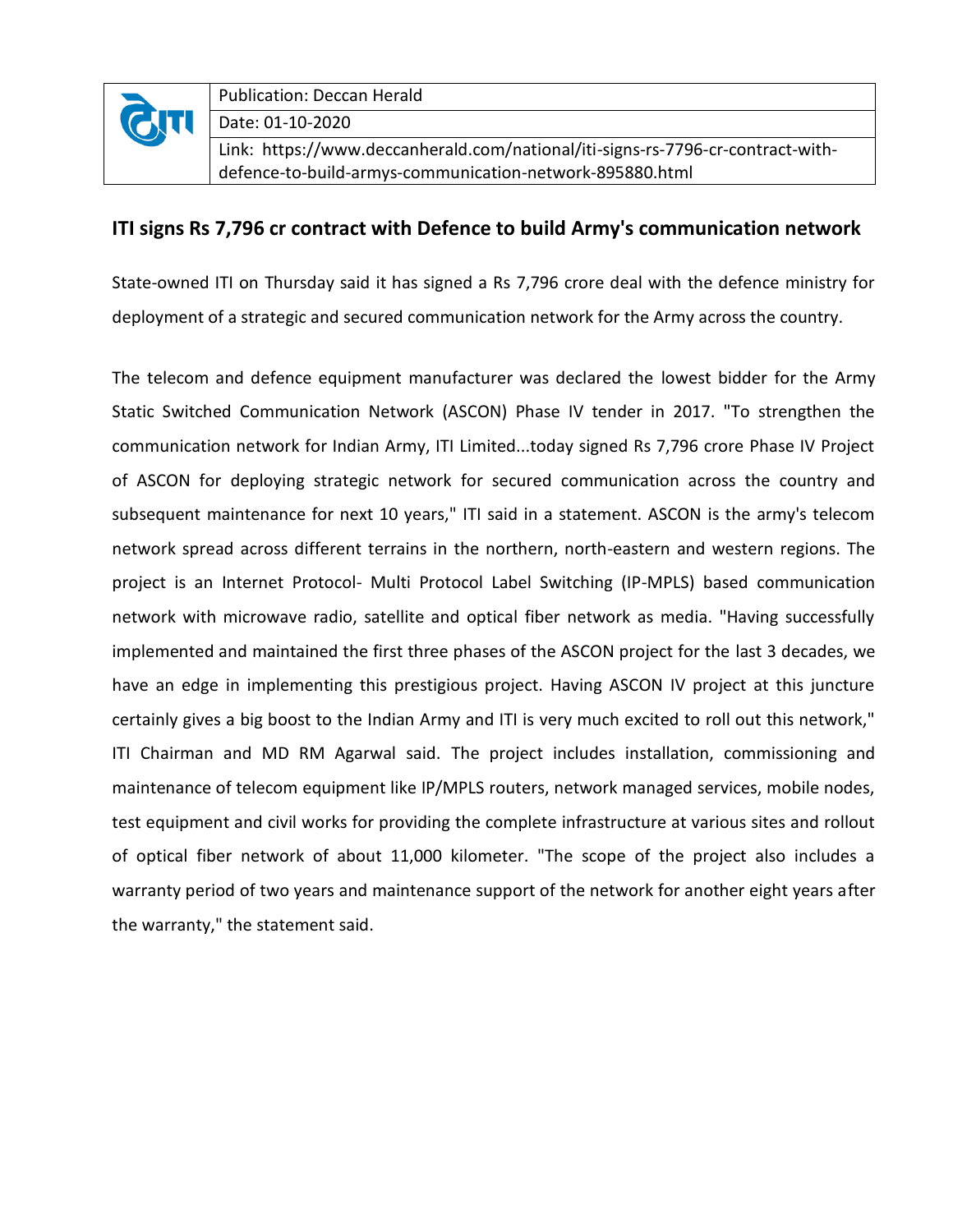

Publication: News 18

Date: 01-10-2020

Link: https://www.news18.com/news/business/iti-signs-rs-7796-crore-contract-withdefence-to-build-armys-communication-network-2925789.html

## **ITI Signs Rs 7,796 Crore Contract with Defence to Build Army's Communication Network**

State-owned ITI on Thursday said it has signed a Rs 7,796 crore deal with the defence ministry for deployment of a strategic and secured communication network for the Army across the country. The telecom and defence equipment manufacturer was declared the lowest bidder for the Army Static Switched Communication Network (ASCON) Phase IV tender in 2017. "To strengthen the communication network for Indian Army, ITI Limited…today signed Rs 7,796 crore Phase IV Project of ASCON for deploying strategic network for secured communication across the country and subsequent maintenance for next 10 years," ITI said in a statement.

ASCON is the army's telecom network spread across different terrains in the northern, northeastern and western regions. The project is an Internet Protocol- Multi Protocol Label Switching (IP-MPLS) based communication network with microwave radio, satellite and optical fiber network as media. "Having successfully implemented and maintained the first three phases of the ASCON project for the last 3 decades, we have an edge in implementing this prestigious project. Having ASCON IV project at this juncture certainly gives a big boost to the Indian Army and ITI is very much excited to roll out this network," ITI Chairman and MD RM Agarwal said. The project includes installation, commissioning and maintenance of telecom equipment like IP/MPLS routers, network managed services, mobile nodes, test equipment and civil works for providing the complete infrastructure at various sites and rollout of optical fiber network of about 11,000 kilometer.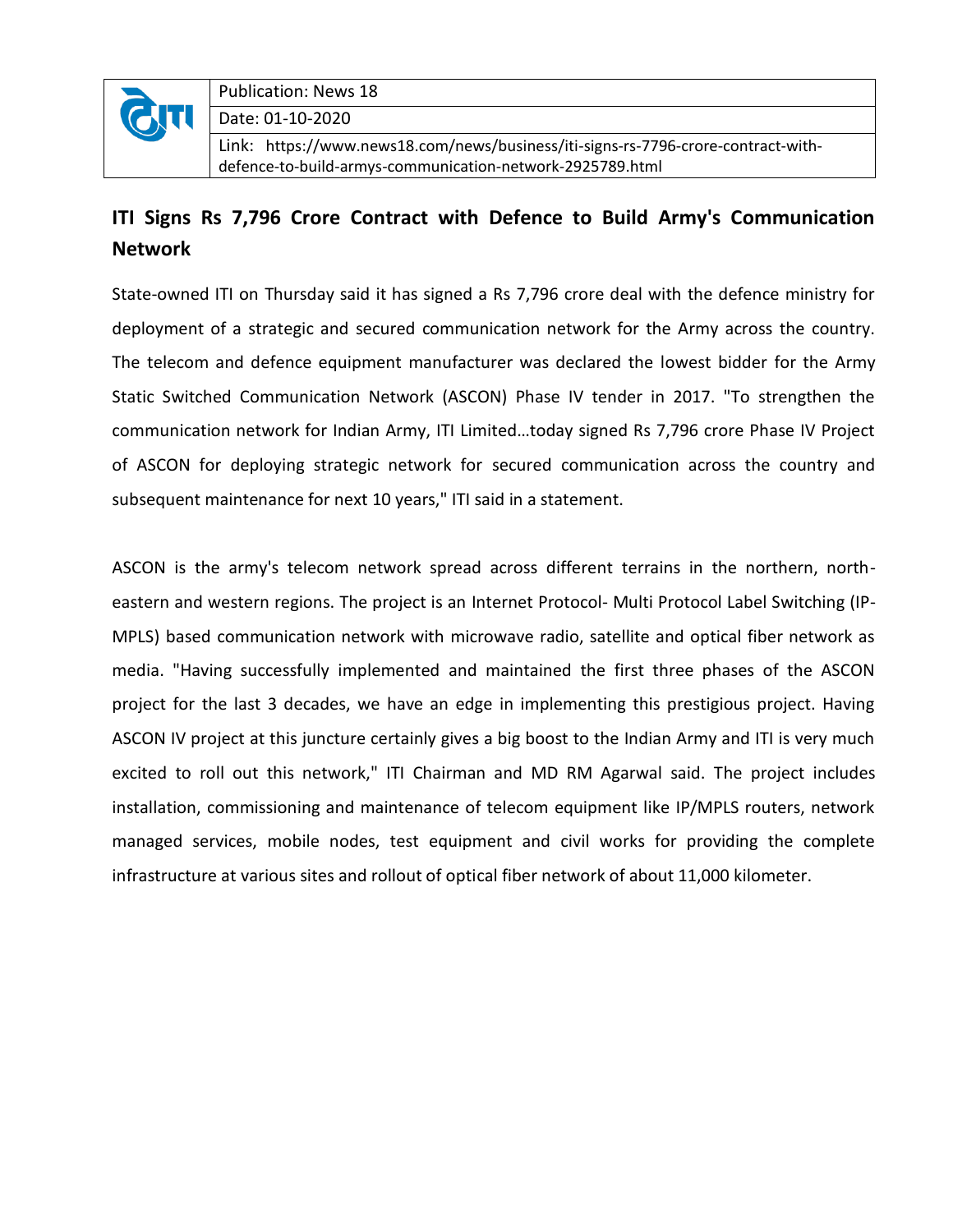

Publication: PSU Connect

Date: 01-10-2020

Link: https://www.psuconnect.in/news/ITI-Limited-signs-contract-with-Defense-toimplement-Rs-7796-crore-ASCON-Phase-IV-project/24838/

## **ITI Limited signs contract with Defense to implement Rs 7796 crore ASCON Phase-IV project**

To strengthen the communication network for Indian Army, ITI Limited, a telecom & defense equipment manufacturing PSU has today signed Rs 7,796 crore Phase IV Project of Army Static Switched Communication Network (ASCON) for deploying strategic network for secured communication across the country and subsequent maintenance for next 10 years. The contract was signed by Shri Rakesh Mohan Agarwal, CMD, ITI Limited and Joint Secretary & Acquisition Manager (Land Systems), Ministry of Defense, Government of India in New Delhi today.

ASCON is the army's telecom network spread across different terrains in the northern, northeastern and western regions. The project is an IP MPLS based communication network with Microwave Radio, Satellite and Optical Fiber Network as media. The project includes installation, commissioning and maintenance of telecom equipments like IP/MPLS Routers, NMS, Mobile Nodes, Test Equipment and civil works for providing the complete infrastructure at various sites and roll out optical fiber network of about 11,000 kms.

Shri R M Agarwal, Chairman and Managing Director, ITI Limited said, "having successfully implemented and maintaining the first three phases of ASCON project for last 3 decades, we have an edge in implementing this prestigious project. Having ASCON IV project at this juncture certainly gives a big boost to Indian army and ITI is very much excited to roll out this network".

The scope of the project also includes a warranty period of two years and maintenance support of the network for another eight years after the warranty.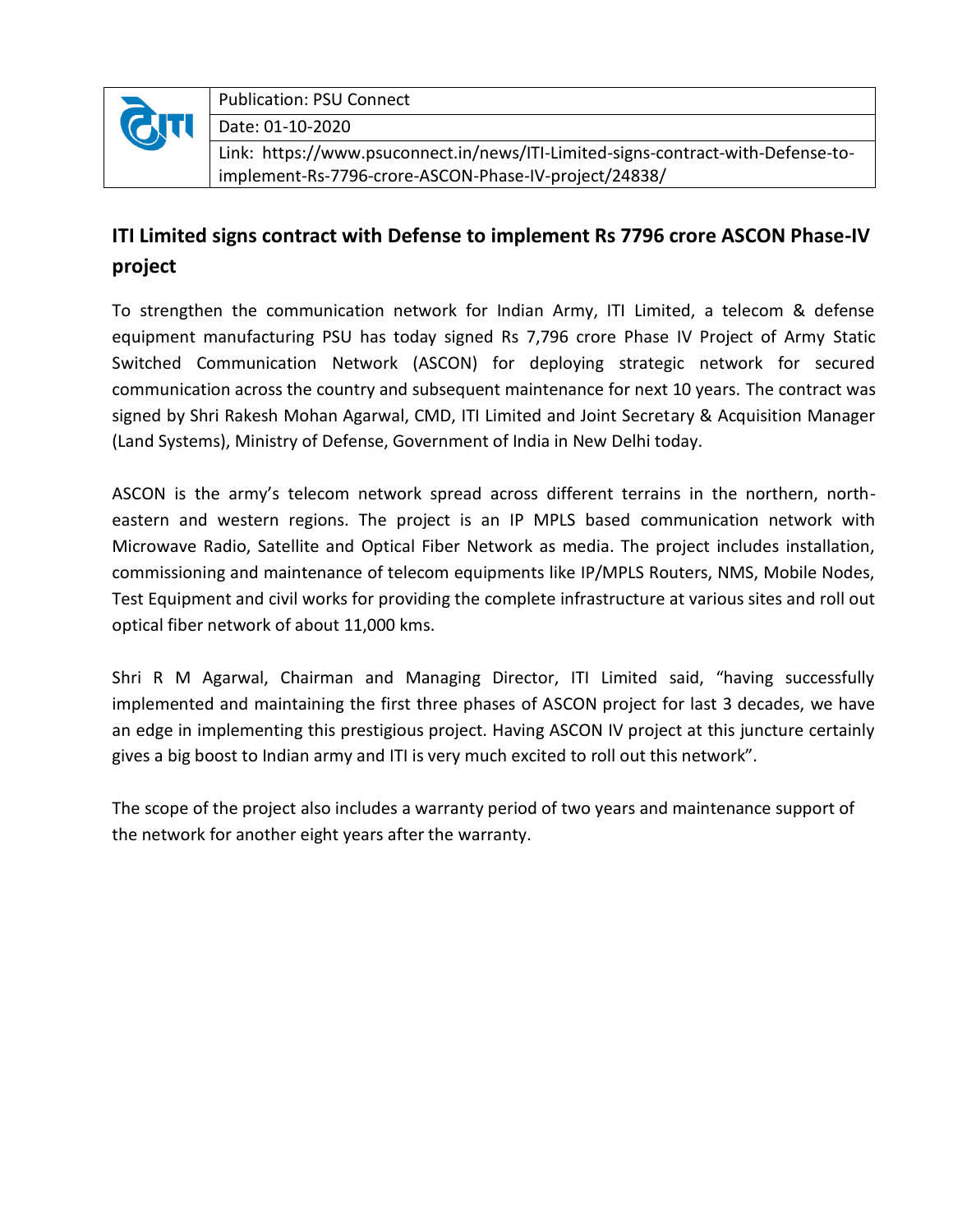

## **ITI signs Rs 7,796 cr contract to build Indian Army's communication**

State-owned ITI on Thursday said it has signed a Rs 7,796 crore deal with the defence ministry for deployment of a strategic and secured communication network for the Army across the country.

The telecom and defence equipment manufacturer was declared the lowest bidder for the Army Static Switched Communication Network (ASCON) Phase IV tender in 2017. "To strengthen the communication network for Indian Army, ITI Limited, today signed Rs 7,796 crore Phase IV Project of ASCON", said ITI Ltd.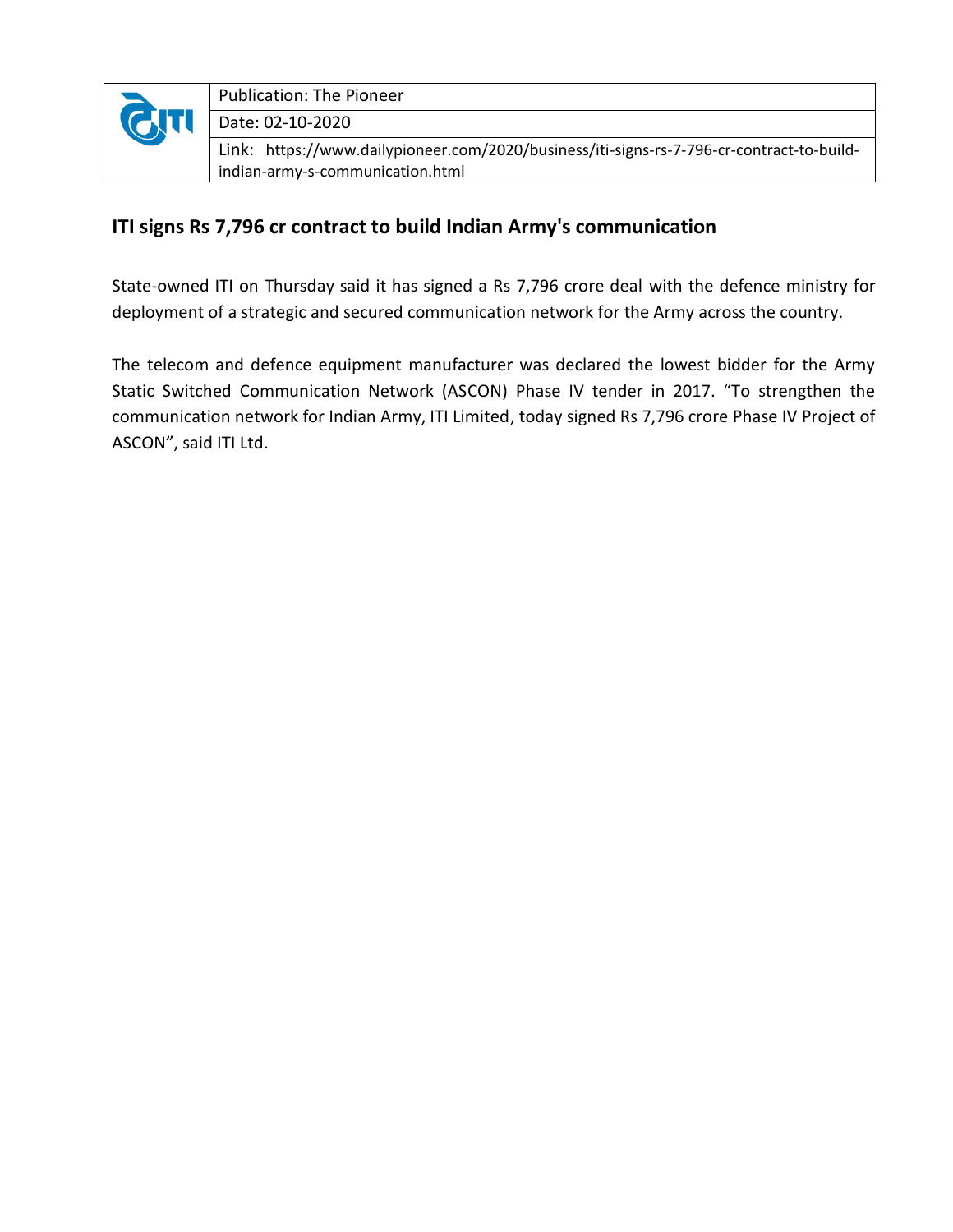

Publication: Dailyhunt Date: 01-10-2020 Link: https://m.dailyhunt.in/news/india/english/deccan+herald-epaperdeccan/iti+signs+rs+7+796+cr+contract+with+defence+to+build+army+s+communicatio n+network-newsid-n218947222

## **ITI signs Rs 7,796 cr contract with Defence to build Army's communication network**

State-owned ITI on Thursday said it has signed a Rs 7,796 crore deal with the defence ministry for deployment of a strategic and secured communication network for the Army across the country.

The telecom and defence equipment manufacturer was declared the lowest bidder for the Army Static Switched Communication Network (ASCON) Phase IV tender in 2017.

"To strengthen the communication network for Indian Army, ITI Limited...today signed Rs 7,796 crore Phase IV Project of ASCON for deploying strategic network for secured communication across the country and subsequent maintenance for next 10 years," ITI said in a statement.

ASCON is the army's telecom network spread across different terrains in the northern, northeastern and western regions. The project is an Internet Protocol- Multi Protocol Label Switching (IP-MPLS) based communication network with microwave radio, satellite and optical fiber network as media.

"Having successfully implemented and maintained the first three phases of the ASCON project for the last 3 decades, we have an edge in implementing this prestigious project. Having ASCON IV project at this juncture certainly gives a big boost to the Indian Army and ITI is very much excited to roll out this network," ITI Chairman and MD RM Agarwal said.

The project includes installation, commissioning and maintenance of telecom equipment like IP/MPLS routers, network managed services, mobile nodes, test equipment and civil works for providing the complete infrastructure at various sites and rollout of optical fiber network of about 11,000 kilometer.

"The scope of the project also includes a warranty period of two years and maintenance support of the network for another eight years after the warranty," the statement said.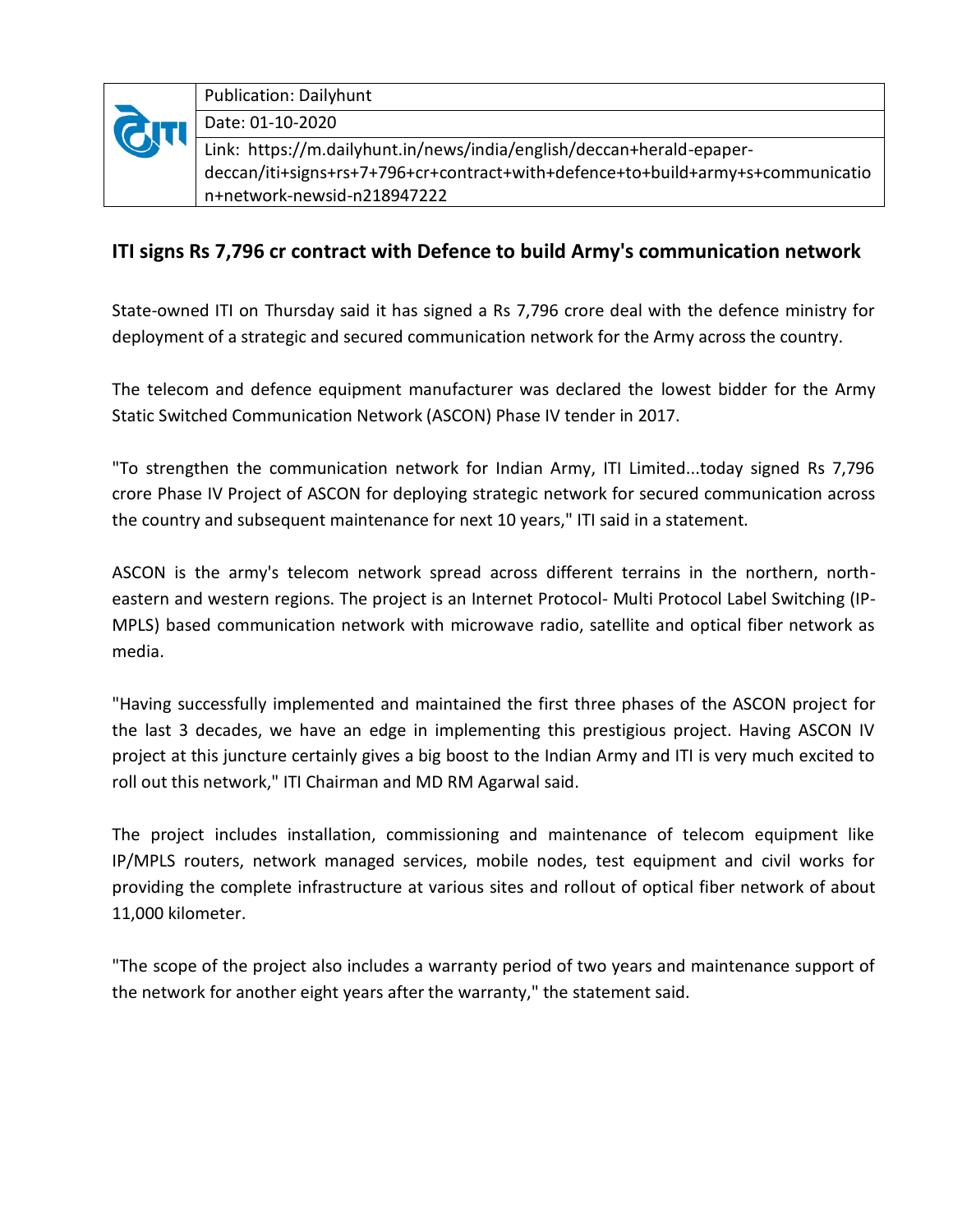

Publication: Firstpost

Date: 02-10-2020

Link: [https://www.firstpost.com/india/centre-approves-setting-up-secure-communication](https://www.firstpost.com/india/centre-approves-setting-up-secure-communication-network-for-army-in-forward-locations-at-cost-of-rs-7796-crore-8873761.html)[network-for-army-in-forward-locations-at-cost-of-rs-7796-crore-8873761.html](https://www.firstpost.com/india/centre-approves-setting-up-secure-communication-network-for-army-in-forward-locations-at-cost-of-rs-7796-crore-8873761.html)

## **Centre approves setting up secure communication network for Army in forward locations at cost of Rs 7,796 crore**

The Cabinet Committee on Security has cleared an ambitious project under which a highly secure communication network will be set up for the Indian Army in strategically key forward locations, including along the Line of Actual Control (LAC), at a cost of Rs 7,796 crore, officials said on Thursday.

The project will be rolled out by government-owned company, ITI, within three years, they said, adding that the contract for its implementation was signed with the telecom entity on Thursday.

The officials said the project will provide better "survivability, responsiveness and high bandwidth" in any operational scenario and enhance the communication coverage of the network in areas closer to forward areas, including along the LAC.

The project will also help provide secure network coverage in areas along the Line of Control (LoC) and the international border with Pakistan, they said.

"In order to meet the long pending demand of the Indian Army, the Cabinet Committee on Security has approved the proposal for establishment of Army Static Switched Communication Network (ASCON) Phase IV Network," the defence ministry said.

It said the project will augment the communication network of the Indian Army in the sensitive forward operational areas which in turn will provide a major boost to the operational preparedness especially keeping in view the current situation at the LAC.

India and China are locked in a five-month-long border standoff in eastern Ladakh that has significantly strained their ties. Both sides have held a series of diplomatic and military talks to resolve the row. However, no breakthrough has been achieved to end the standoff.

"The project is also a big opportunity for the public sector to showcase its capability and provide an impetus to the Indian economy and will be a step in the direction of achieving the goal of 'Atmanirbhar Bharat' (self-reliant India)," the ministry said.

With approximately 80 percent indigenous content, the project will provide a boost to the Indian industry, it said.

The ministry said the project will lead to upgradation of the existing 'Asynchronous Transfer Mode Technology' to Internet Protocol (IP)/ Multi Protocol Label Switching (MPLS) technology.

"Optical Fibre Cable (OFC), Microwave Radio and Satellite will be used as communication media," it said.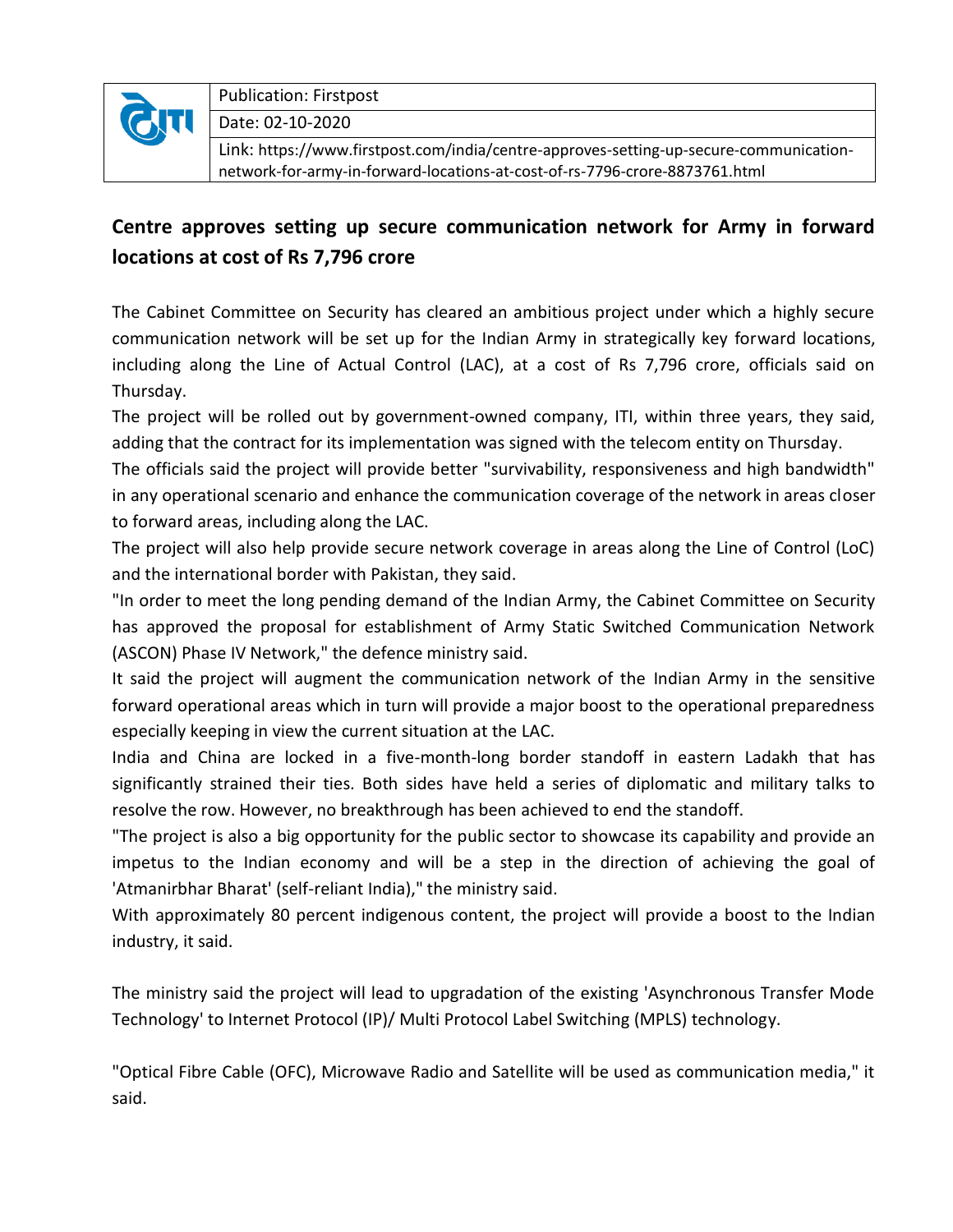The ministry said the project would generate employment opportunities especially to the people in remote border areas and boost rural economy.

"The project involves execution of civil works, laying of OFC, tower construction, etc. And with utilisation of local resources, hiring of manpower, it would generate employment opportunities especially to the people in remote border areas, support and boost rural economy, assist in upliftment of the local economies, provide skill development during the prolonged period of execution and maintenance of the network," the ministry said.

ITI Ltd, India's oldest telecom public sector undertaking, has said that it was hit hard by the disruption in supply and constraints in sourcing components from China.

RM Agarwal, CMD, ITI Ltd, "The company saw huge disruption in the sourcing of components from China from the first week of February and later due to lock-down could not ship our finished products to the customers in Maharashtra and Gujarat. This resulted in lower profits and we lost revenues majorly from high margin products."

The Bengaluru-based telecom equipment manufacturer posted 46.95 per cent lower profit at ₹36.46 crore for the fourth quarter (Q4) of FY20 against ₹68.74 crore in the same period last year.

The company's total revenue for Q4 was marginally higher at ₹662.91 crore as against ₹646.76 crore posted last year. For the FY20, it was 11.85 per cent higher at ₹2,242.58 crore (₹2,004.84 crore). It posted 63.02 per cent higher profit at ₹150.86 crore against ₹92.54 crore last year.

"As part of diversification, we are gearing up to make ventilators for the armed forces. At the moment we have made five sample pieces and are giving it to DRDO for trials in a week's time," Agarwal added. The company has identified Bengaluru for manufacturing 5,000 units a year and later depending on the needs it will be scaled-up to make 20,000 units spread across our four plants across India." The company has taken a number of initiatives on improving business prospects by transformed strategy for manufacturing, marketing and management of projects. "We are also positioning the company in the upcoming areas of 4G upgradable to 5G manufacturing, manufacturing of IoT based products and services, IT & telecom equipment manufacturing," Agarwal said.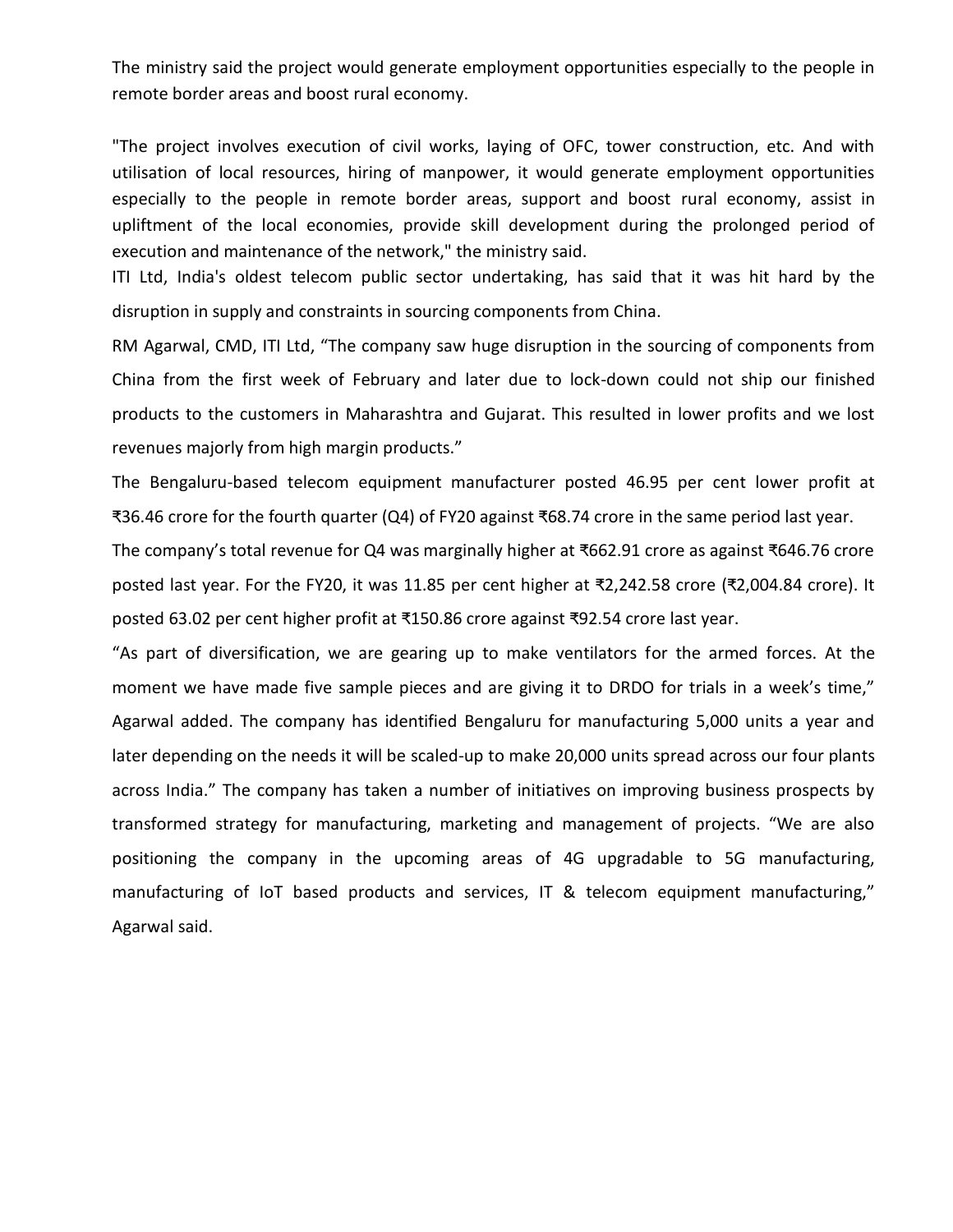|  | Publication: Spo India                                                                 |
|--|----------------------------------------------------------------------------------------|
|  | Date: 02-10-2020                                                                       |
|  | Link: https://spoindia.org/iti-limited-signs-contract-of-rs-7796-crore-ascon-phase-iv- |
|  | project/                                                                               |

## **ITI Limited signs contract of Rs 7796 Crore ASCON Phase-IV project**

To strengthen the communication network for Indian Army, ITI Limited, a telecom & defense equipment manufacturing PSU has today signed Rs 7,796 crore Phase IV Project of Army Static Switched Communication Network (ASCON) for deploying strategic network for secured communication across the country and subsequent maintenance for next 10 years.

The contract was signed by Shri Rakesh Mohan Agarwal, CMD, ITI Limited and Joint Secretary & Acquisition Manager (Land Systems), Ministry of Defense, Government of India in New Delhi today.

ASCON is the army's telecom network spread across different terrains in the northern, northeastern and western regions. The project is an IP MPLS based communication network with Microwave Radio, Satellite and Optical Fiber Network as media. The project includes installation, commissioning and maintenance of telecom equipments like IP/MPLS Routers, NMS, Mobile Nodes, Test Equipment and civil works for providing the complete infrastructure at various sites and roll out optical fiber network of about 11,000 kms.

R M Agarwal, Chairman and Managing Director, ITI Limited said, "having successfully implemented and maintaining the first three phases of ASCON project for last 3 decades, we have an edge in implementing this prestigious project. Having ASCON IV project at this crucial juncture certainly gives a big boost to Indian Army and ITI is very much excited to roll out this network".

The scope of the project also includes a warranty period of two years and maintenance support of the network for another eight years after the warranty.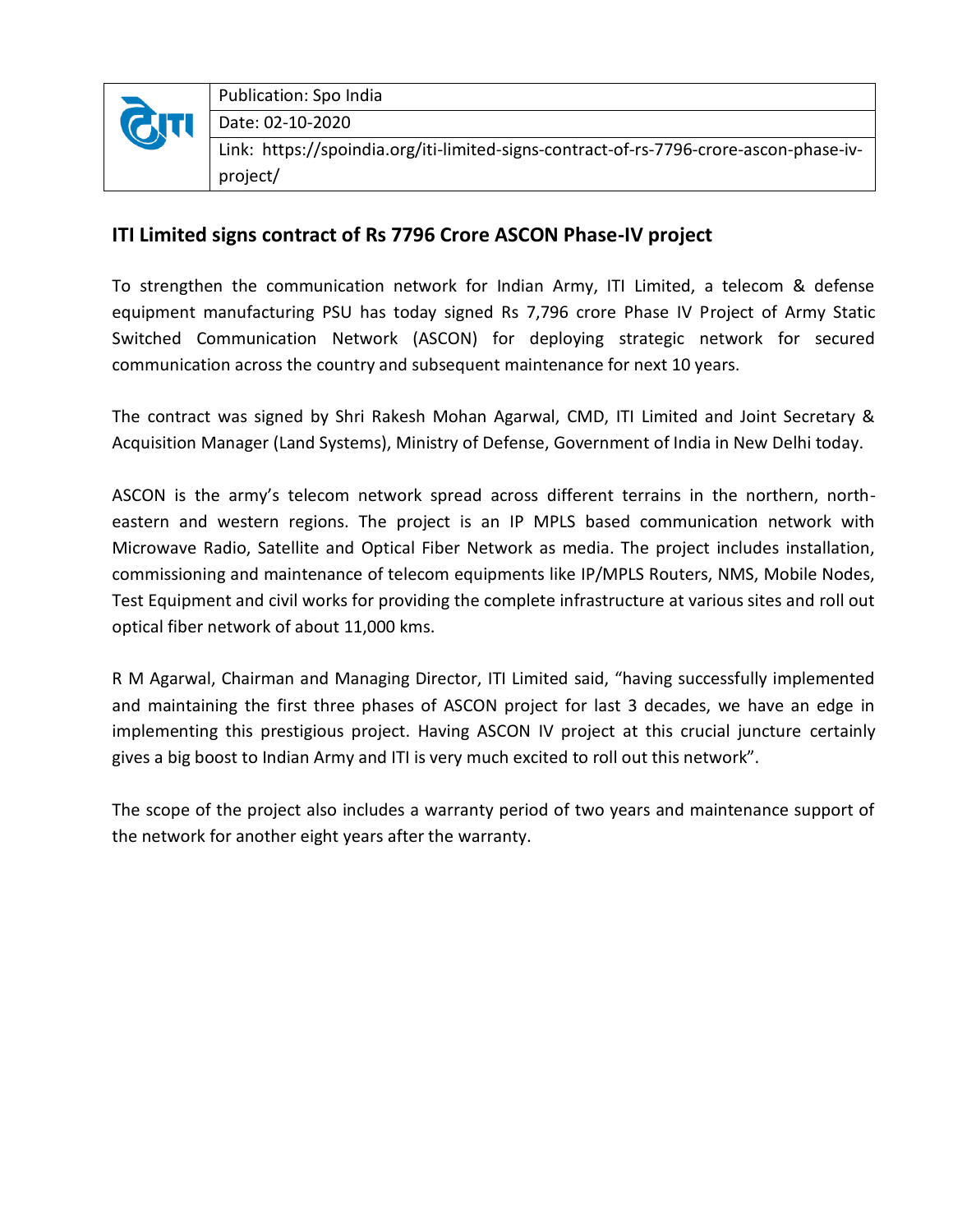

Publication: OnlyTech

Date: 02-10-2020

Link: https://onlytech.com/iti-bags-rs-7796-crore-ascon-phase-iv-project-for-indianarmy/

## **ITI bags Rs 7796 Crore ASCON Phase-IV project for Indian Army**

ITI Limited yesterday signed a Rs 7796 crore Phase IV ASCON project that will see it deploy strategic network for secured communications throughout the country for Indian Army. ITI will also maintain the Army Static Switched Communication Network (ASCON) for the next 10 years.

The contract was put to paper by ITI and the Ministry of Defense yesterday in New Delhi. ITI has been mandated to lay down the army's telecom network which is spread in the northern, northeastern, and western regions crosscutting across different terrains.

ITI has also been mandated to roll out the first three phases of the ASCON project in the last 3 decades which it still maintains. ITI will provide warranty of two years followed by maintenance support for another eight years after the warranty.

"Having successfully implemented and maintaining the first three phases of ASCON project for last 3 decades, we have an edge in implementing this prestigious project. Having ASCON IV project at this juncture certainly gives a big boost to Indian army and ITI is very much excited to roll out this network"

Shri R M Agarwal, Chairman and Managing Director, ITI Limited

ITI will provide civil works for complete infrastructure at various sites and roll out an optical fiber network of over 11,000 kilometers along with the installation, commissioning, and maintenance of telecom equipment like Mobile Nodes, NMS, Test Equipment, and IP/MPLS Routers.

The contract is an IP/MPLS based communication network with Microwave Radio, Satellite, and Optical Fiber Network as media. ITI is a premier telecom company in the country with state-of-theart manufacturing facilities across the country.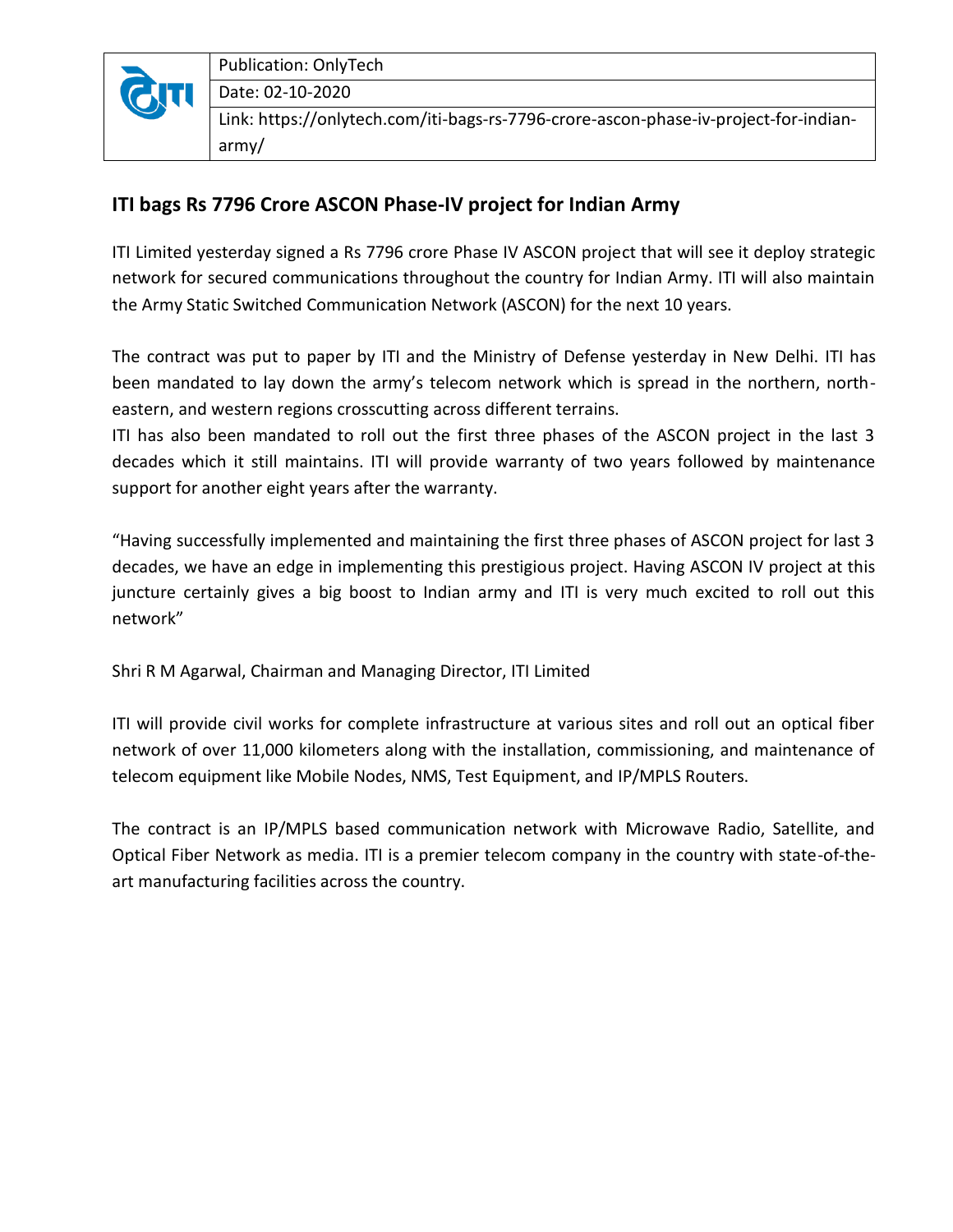| <b>QTI</b> | Publication: Swarajya                                                        |
|------------|------------------------------------------------------------------------------|
|            | Date: 02-10-2020                                                             |
|            | Link: https://swarajyamag.com/insta/indian-army-to-get-secure-communication- |
|            | network-ascon-will-be-used-in-forward-areas                                  |

## **ITI Indian Army To Get Secure Communication Network ASCON, Will Be Used In Forward Areas**

In a massive boost for the Indian Army, the Cabinet Committee on Security (CCS) has green-lighted a Rs 7,796 crore project to establish a secure communication network which would include the deployment of modern optical fibre cable links in forward areas along with the use of satellites and microwave radios, reports Economic Times.

Called "Army Static Switched Communication Network" or ASCON, the project is likely to give a big fillip to the operational capability of the armed forces. The project will be implemented by the public sector undertaking ITI.

ASCON will result in the complete overhaul and upgrade of the military communication systems, marking a shift to internet protocol (IP) / multi-protocol label switching (MPLS) technology. The project would extend the high bandwidth communication to the remote operational areas.

It should also be noted that the project would involve as high as 80 per cent indigenous content, and involve large scale of civil works, laying of the optical fibre cables, tower construction et cetera which would generate employment in remote areas by means of the utilisation of local resources and hiring of manpower.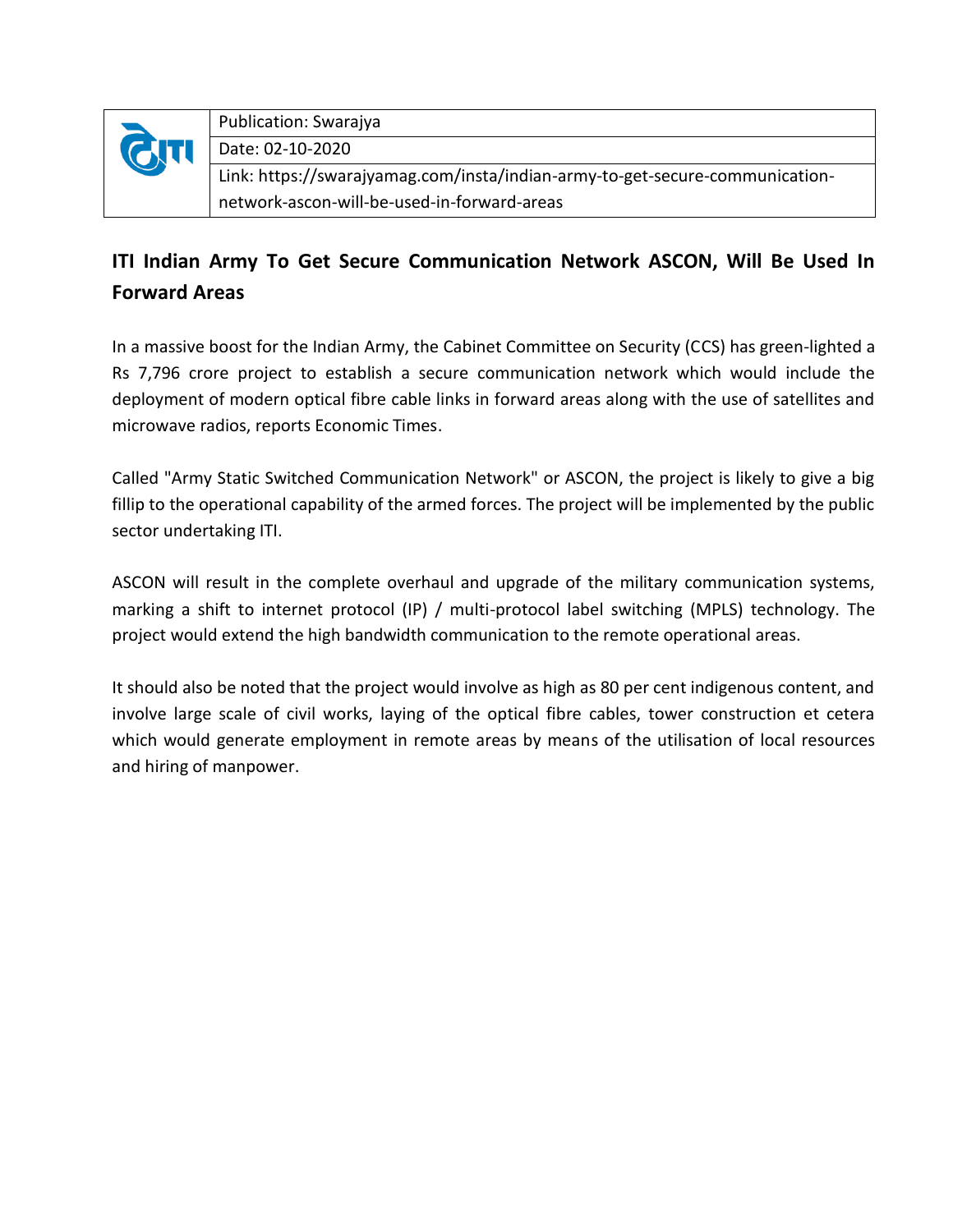| <b>QTI</b> | <b>Publication: Bharat Shakti</b>                                                 |
|------------|-----------------------------------------------------------------------------------|
|            | Date: 02-10-2020                                                                  |
|            | Link: https://bharatshakti.in/ccs-clears-rs-7796-crore-communication-network-for- |
|            | indian-army-to-be-done-by-iti/                                                    |

## **CCS Clears Rs 7796 Crore Communication Network for Indian Army, to be Done by ITI**

The Cabinet Committee on Security (CCS) has cleared a project to establish a secure communication network for the Indian Army that will include modern optical fibre cable links to forward areas, with Public Sector Undertaking ITI set to implement the Rs 7796 crore plan. The defence ministry has said that the new Army Static Switched Communication Network (ASCON) will provide a "big boost to the operational capability of the defence forces", given the current operational situation on the border with China and provides an opportunity to the PSU to give an "impetus to the Indian economy". The project will lead to a complete upgrade of military communication systems that will shift to Internet Protocol (IP) / Multi Protocol Label Switching (MPLS) Technology.

"Optical Fibre Cable (OFC), Microwave Radio and Satellite will be used as communication media," the defence ministry said. Official said that the project will provide better survivability, responsiveness and high bandwidth in any operational scenario and enhance the communication coverage of network close to international boundaries, like the Line of Actual Control (LAC), where tensions have been simmering with China since May.

"The project would augment the communication network of Indian Army in the sensitive forward operational areas which in turn will provide a major boost to the operational preparedness of the Indian Army especially keeping in view the current operational situation at LAC," the ministry has said.

The network will extend the high bandwidth communication to the remote operational areas in Central and Eastern Sectors and enhance communication reach to the forward locations in the Western border too. The project will have indigenous content of about 80 percent, with official saying that it would come as a boost for the industry as well. "The project involves execution of civil works, laying of OFC, tower construction, etc. and with utilization of local resources, hiring of manpower, it would generate employment opportunities especially to the people in remote border areas, support and boost rural economy, assist in upliftment of the local of the local economies, provide skill development during the prolonged period of execution and maintenance of the network," the ministry has said.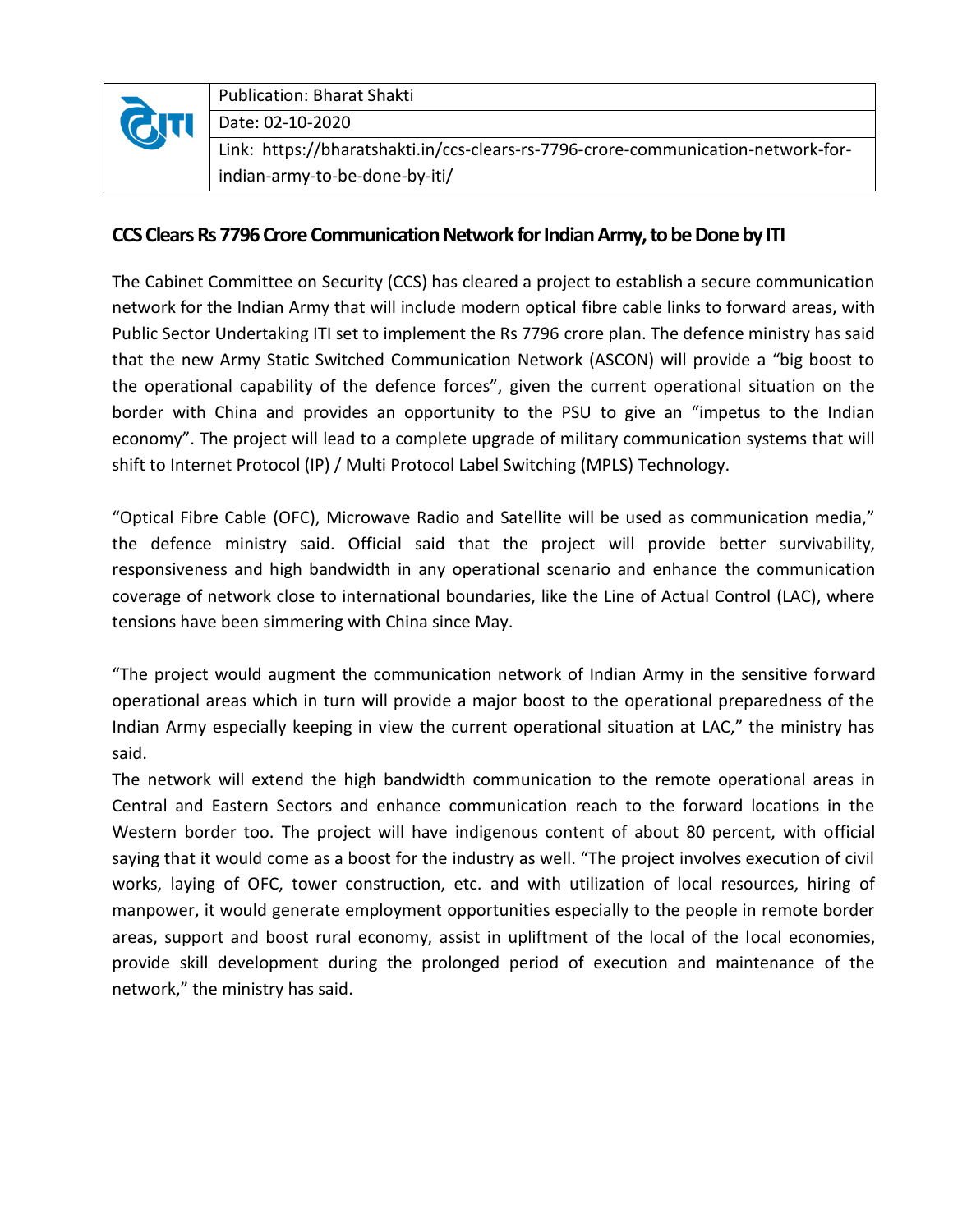|      | <b>Publication: MBS News</b>                                                   |
|------|--------------------------------------------------------------------------------|
|      | Date: 01-10-2020                                                               |
| GITI | Link: https://www.mbs.news/2020/10/business-news-news-iti-gets-contract-worth- |
|      | 7796-crore-for-army-communication-network-iti-gets-rs-7796-crore-contract-for- |
|      | armys-communication-network.html                                               |

## **Business news news: ITI gets contract worth 7,796 crore for army communication network – iti gets rs 7796 crore contract for army's communication network**

New Delhi, an Aktbar (language) public sector ITI said on Thursday that it has signed a Rs 7,796 crore contract with the Ministry of Defense to establish a strategic and secure communications network for the military across the country. Telecom and defense equipment manufacturer ITI was declared the lowest bidder for the tender issued in 2017 for 'Army Static Switched Communication Network' (ASCON) Phase 4. "To strengthen the communication network for the Indian Army, ITI Ltd today (Thursday) signed a contract for the fourth phase ASCON project worth Rs 7,796 crore," ITI said in a statement. Under this, a strategic network will be established across the country for secure communication facility and it will be maintained for 10 years. "ASCON is the Army's telecommunications network that spans the northern, north-eastern and western regions. The project is Internet Protocol-Multi Protocol Label Switching (IP-MPLS) based communication network with microwave radio, satellite and optical fiber network. "We have successfully implemented and maintained the first three phases of the ASCON project for the last three decades," said ITI Chairman and Managing Director RM Aggarwal. We have full experience in this matter. At this time the implementation of the ASCO-4 project will definitely give a boost to the army. ITI is excited to implement this network.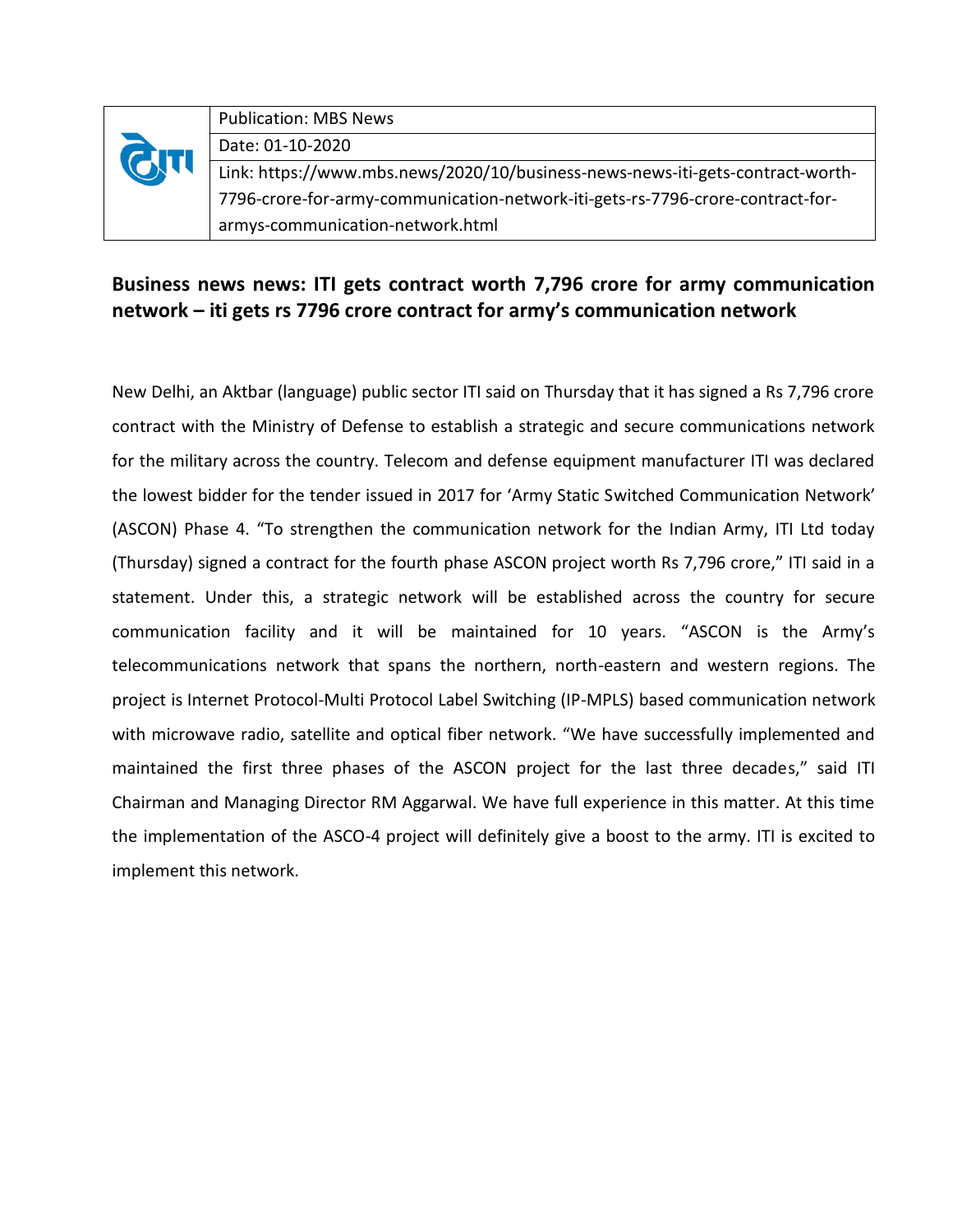| GTT | <b>Publication: Devdiscourse</b>                                                   |
|-----|------------------------------------------------------------------------------------|
|     | Date: 01-10-2020                                                                   |
|     | Link: https://www.devdiscourse.com/article/headlines/1235439-iti-signs-rs-7796-cr- |
|     | contract-with-defence-to-build-armys-communication-network                         |

## **ITI signs Rs 7,796 cr contract with Defence to build Army's communication network**

State-owned ITI on Thursday said it has signed a Rs 7,796 crore deal with the defence ministry for deployment of a strategic and secured communication network for the Army across the country. The telecom and defence equipment manufacturer was declared the lowest bidder for the Army Static Switched Communication Network (ASCON) Phase IV tender in 2017. "To strengthen the communication network for Indian Army, ITI Limited...today signed Rs 7,796 crore Phase IV Project of ASCON for deploying strategic network for secured communication across the country and subsequent maintenance for next 10 years," ITI said in a statement.

ASCON is the army's telecom network spread across different terrains in the northern, northeastern and western regions. The project is an Internet Protocol- Multi Protocol Label Switching (IP-MPLS) based communication network with microwave radio, satellite and optical fiber network as media. "Having successfully implemented and maintained the first three phases of the ASCON project for the last 3 decades, we have an edge in implementing this prestigious project. Having ASCON IV project at this juncture certainly gives a big boost to the Indian Army and ITI is very much excited to roll out this network," ITI Chairman and MD RM Agarwal said. The project includes installation, commissioning and maintenance of telecom equipment like IP/MPLS routers, network managed services, mobile nodes, test equipment and civil works for providing the complete infrastructure at various sites and rollout of optical fiber network of about 11,000 kilometer.

"The scope of the project also includes a warranty period of two years and maintenance support of the network for another eight years after the warranty," the statement said..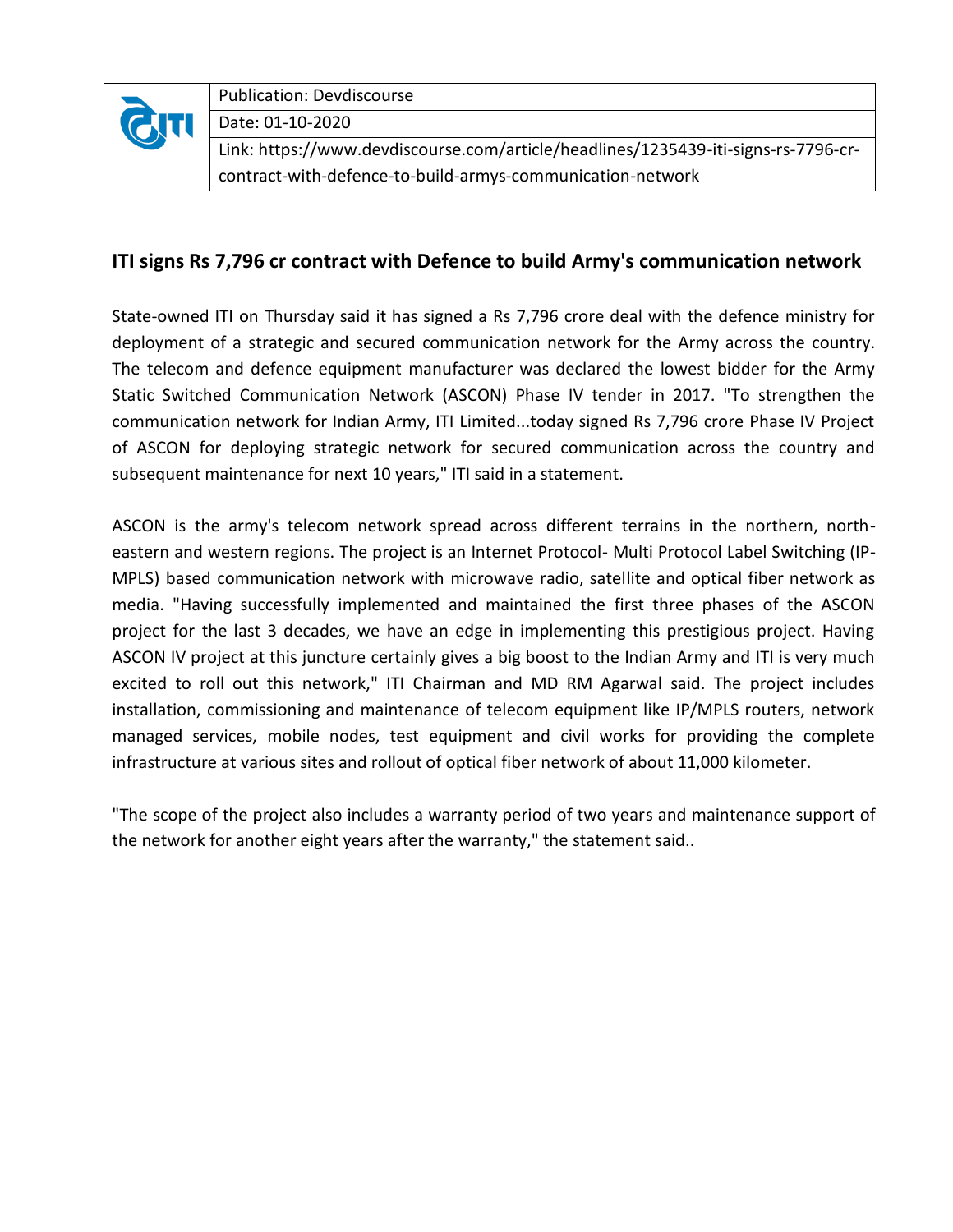| <b>QTI</b> | <b>Publication: Military Men</b>                                               |
|------------|--------------------------------------------------------------------------------|
|            | Date: 02-10-2020                                                               |
|            | Link: https://militarymen.in/iti-signs-contract-for-armys-%E2%82%B97796-crore- |
|            | ascon-phase-iv-project/                                                        |

## ITI signs contract for Army's ₹7,796-crore ASCON Phase IV project

ITI Ltd, a PSU telecom and defence equipment manufacturer, has signed a ₹7,796-crore contract for Phase IV of the Army Static Switched Communication Network (ASCON) project.

The contract was signed by Rakesh Mohan Agarwal, CMD, ITI, and Joint Secretary and Acquisition Manager – Land Systems, Ministry of Defence, in New Delhi on Thursday.

ASCON is the army's telecom network spread across different terrains in the northern, northeastern and western regions. The project covers an IP MPLS-based communication network with microwave radio, satellite and optical fibre network as media. It will handle communication across the country and subsequent maintenance for the next 10 years.

The project also includes the installation, commissioning and maintenance of telecom equipment like IP/MPLS Routers, NMS, mobile nodes, test equipment and civil works for providing the complete infrastructure at various sites and rollout optical fibre network of about 11,000 km.

Agarwal said: "Having successfully implemented and maintained the first-three phases of ASCON project for the last three decades, we have an edge in implementing this prestigious project. Having ASCON IV project at this juncture certainly gives a big boost to the Indian Army and ITI is very much excited to roll out this network."

The scope of the project also includes a warranty period of two years and maintenance support of the network for another eight years after the warranty.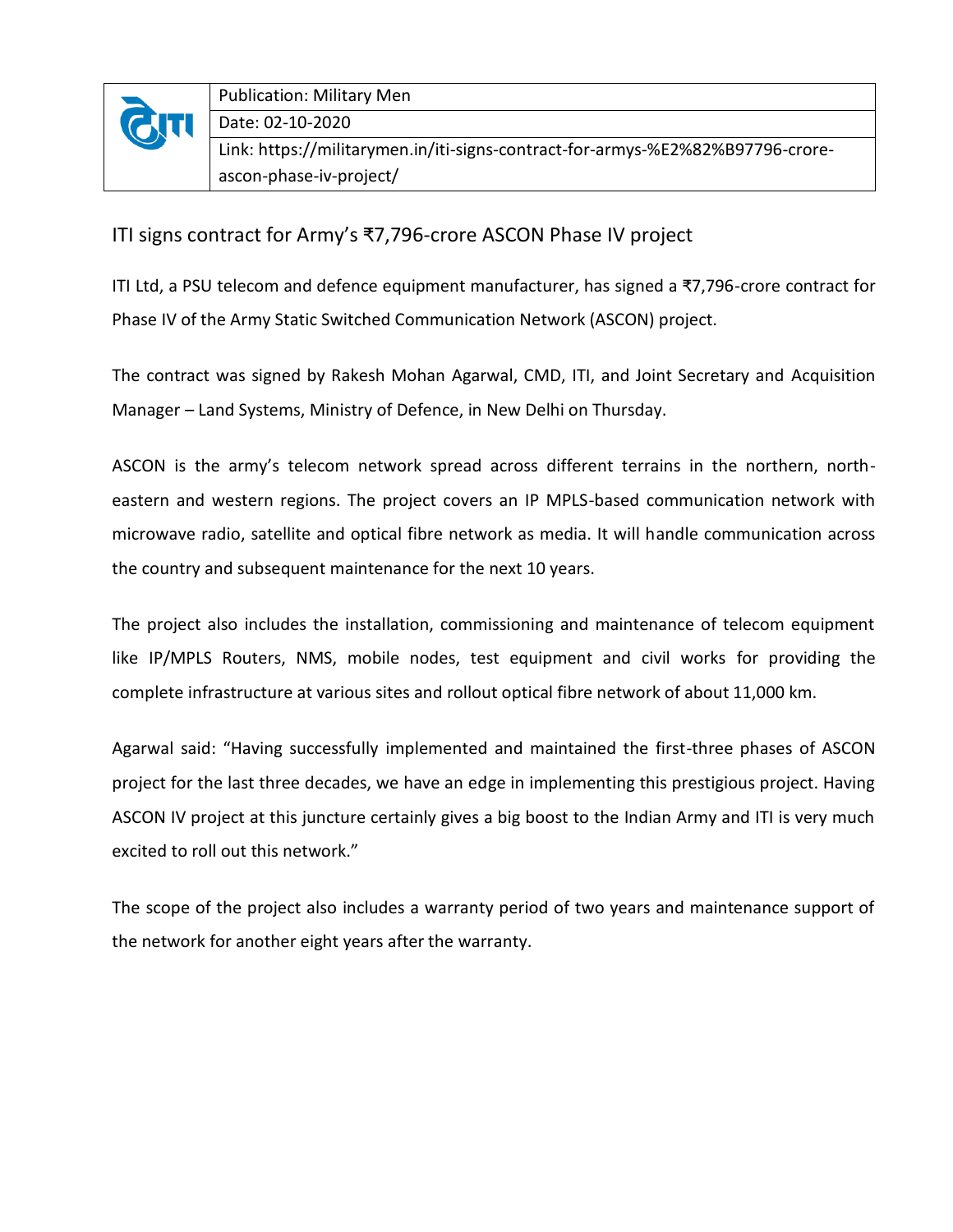| <b>GITI</b> | <b>Publication: Timesnownews</b>                                           |
|-------------|----------------------------------------------------------------------------|
|             | Date: 01-10-2020                                                           |
|             | Link: https://www.timesnownews.com/india/article/india-army-to-get-new-    |
|             | communication-network-for-rs-7796-                                         |
|             | cr/661085?utm source=googlenewstand&utm medium=referral&utm campaign=lates |
|             | t-news                                                                     |

## **India Army to get new communication network for Rs 7,796 cr**

For better survivability and responsiveness in operational situations, the Cabinet Committee on Security on Thursday approved a proposal for a secure and better communication network at an estimated cost of Rs 7,796.39 crore.

The Defence Ministry said that the new Army Static Switched Communication Network (ASCON) was a long pending demand of the Indian Army.

"It is being implemented by the ITI, a public sector undertaking, at an estimated cost of Rs 7,796.39 crore," said the ministry, adding that the implementation schedule is of 36 months from the date of signing of the contract.

Further, with approximately 80 per cent indigenous content, the project will provide a boost to the Indian industry.

The project will upgrade the existing Asynchronous Transfer Mode Technology to Internet Protocol (IP) and Multi-Protocol Label Switching (MPLS) Technology.

"Optical Fibre Cable (OFC), Microwave Radio and Satellite will be used as communication media," the ministry said.

The project will provide better survivability, responsiveness and high bandwidth in any operational scenario and enhance the communication coverage of the network closer to International Border, Line of Control and Line of Actual Control. The network will extend the high bandwidth communication to the remote operational areas in Central and Eastern sectors and enhance communication reach to the forward locations in the Western borders too.

Thus, the project would augment the communication network of the Indian Army in the sensitive forward operational areas, which in turn will provide a major boost to the operational preparedness of the Indian Army, especially keeping in view the current operational situation along the LAC.

The project involves the execution of civil works, laying of OFC, tower construction, and with the utilisation of local resources and hiring of manpower, it would generate employment opportunities, especially for the people in the remote border areas, support and boost the rural economy, assist in the upliftment of the local economies, and provide skill development during the prolonged period of execution and maintenance of the network.

The project is also a big opportunity for the public sector to showcase its capability and provide an impetus to the Indian economy and will be a step in the direction of achieving the goal of 'Aatmanirbhar Bharat'.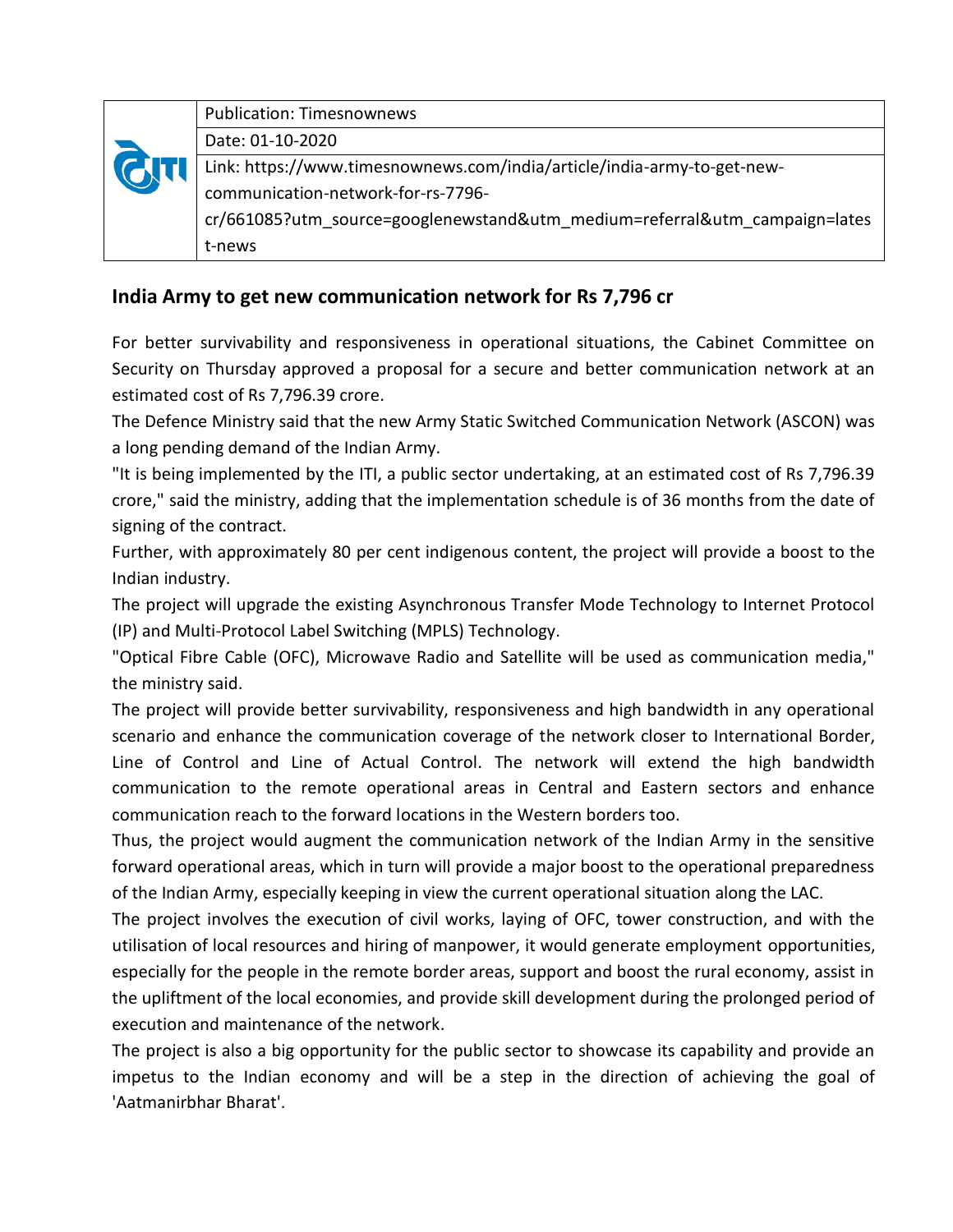| <b>CITI</b> | Publication: Indiavsdisinformation                                           |
|-------------|------------------------------------------------------------------------------|
|             | Date: 02-10-2020                                                             |
|             | Link: http://www.indiavsdisinformation.com/20201002/govt-clears-rs-7-796-cr- |
|             | project-to-boost-army-communications-in-border-areas                         |

## **Govt clears Rs 7,796 cr project to boost army communications in border areas**

With the government approvIng a long-standing demand, the Indian Army is all set to get the Army Static Switched Communication Network (ASCON) Phase IV Network for better communication in the border areas, including the Line of Actual Control (LAC) with China.

The project, to be implemented by public sector undertaking ITI at an estimated cost of Rs. 7796.39 crore within a period of 36 months, was cleared by the Cabinet Committee on Security (CCS) on Thursday.

The project is of strategic significance with an indigenous content of approximately 80% in terms of communication network, which will enhance the existing Asynchronous Transfer Mode Technology to Internet Protocol (IP) / Multi Protocol Label Switching (MPLS) Technology. Moreover, Communication media like Optical Fibre Cable (OFC), Microwave Radio and Satellite will be used, according to a statement by the ministry of defence.

It said that the communication network will provide high bandwidth to the remote sensitive operational areas in central and eastern Sectors and augment its reach to the forward locations in the Western border too.

The official statement also mentioned that it will help the Indian industry flourish as the project consists of implementation of civil works, laying of OFC, tower construction, etc. With the utilization of local resources, hiring of manpower, it would raise employment opportunities, especially to the people who dwell in remote border areas, strengthen rural economy, assist in upliftment of the local economies, and provide skill development during the maintenance and execution period.

It added that it was an opportunity to the Public Sector Undertakings for stimulating the Indian economy as a part of achieving the goal of self-reliance.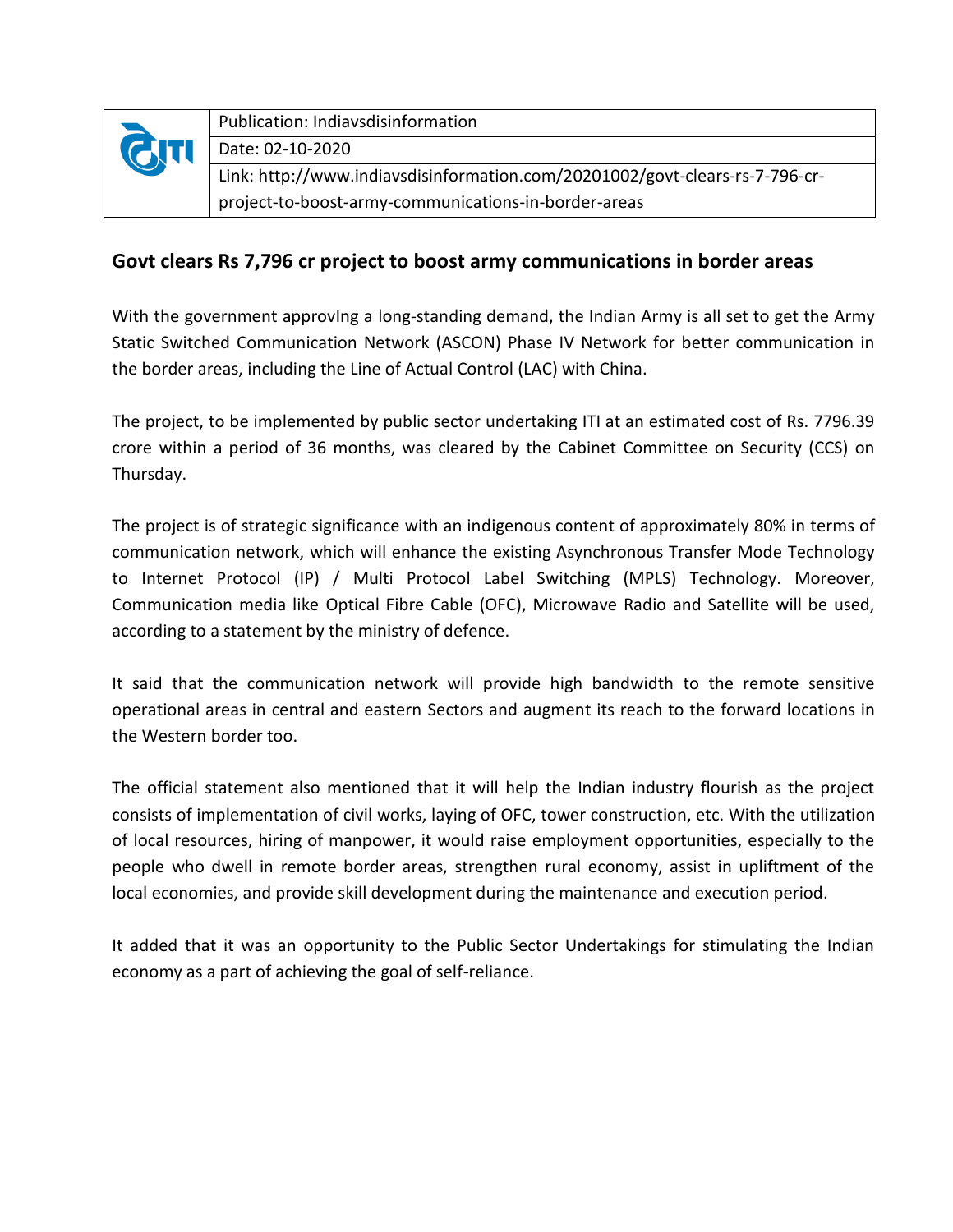| <b>QT</b> | <b>Publication: Newsdig</b>                                                  |
|-----------|------------------------------------------------------------------------------|
|           | Date: 02-10-2020                                                             |
|           | Link: https://newsdig.in/news/222749812n/ITI-signs-Rs-7796-cr-contract-with- |
|           | Defence-to-build-Armys-communication-network                                 |

## **ITI signs Rs 7,796 cr contract with Defence to build Army's communication network**

State-owned ITI on Thursday said it has signed a Rs 7,796 crore deal with the defence ministry for deployment of a strategic and secured communication network for the Army across the country.

The telecom and defence equipment manufacturer was declared the lowest bidder for the Army Static Switched Communication Network (ASCON) Phase IV tender in 2017.

"To strengthen the communication network for Indian Army, ITI Limited...today signed Rs 7,796 crore Phase IV Project of ASCON for deploying strategic network for secured communication across the country and subsequent maintenance for next 10 years," ITI said in a statement.